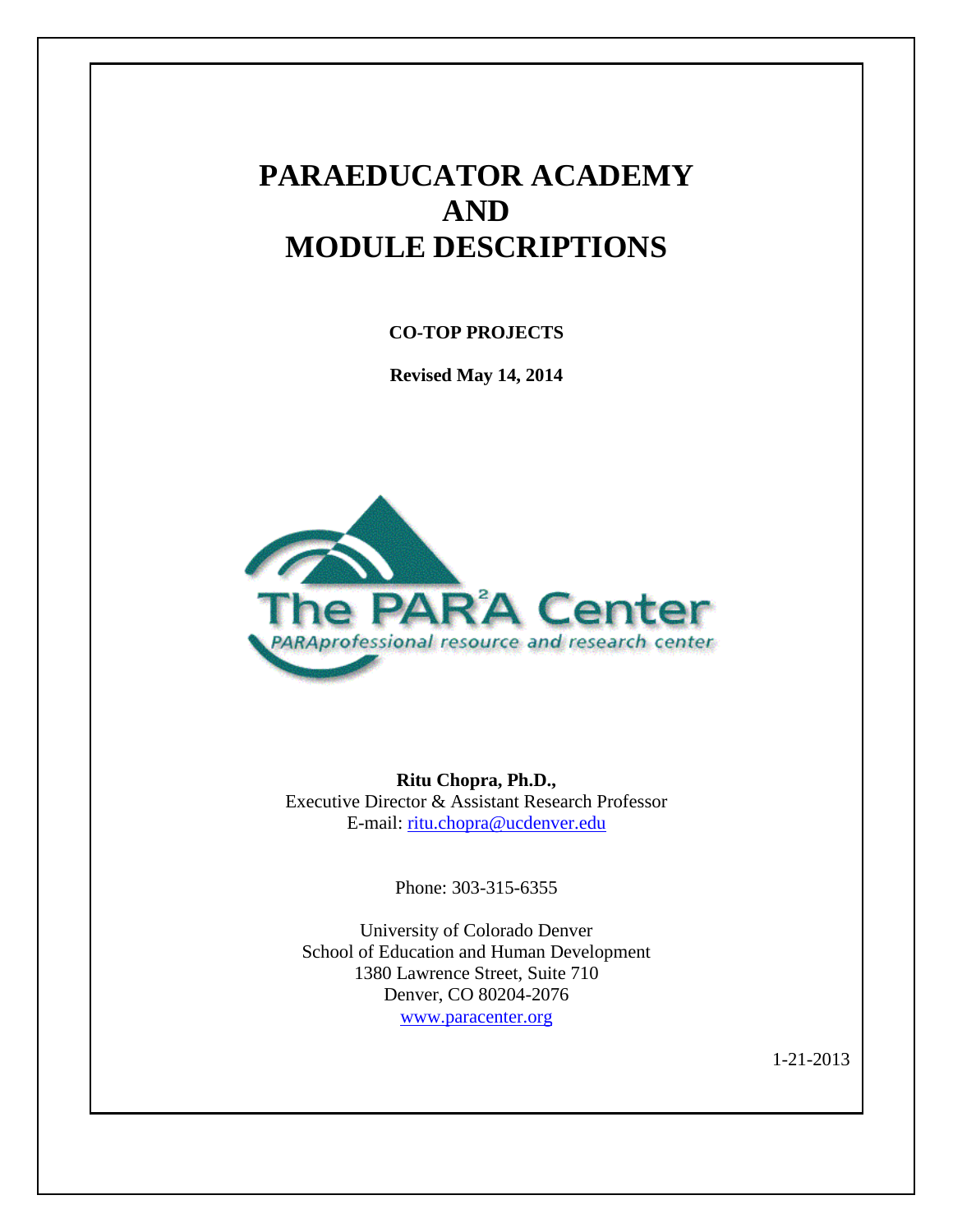

## **Table of Contents**

| X. SIGNIFICANT COMMUNICATION SUPPORT NEEDS ACADEMY  14        |
|---------------------------------------------------------------|
| XI. SIGNIFICANT SUPPORTS FOR CHALLENGING BEHAVIOR ACADEMY  15 |
| XII. SIGNIFICANT HEALTH SUPPORT NEEDS ACADEMY  16             |
| XIII. ORIENTATION TO BILINGUAL EDUCATION ACADEMY  17          |
|                                                               |
| XV. INSTRUCTIONAL DELIVERY METHODS FOR SECOND LANGUAGE        |
|                                                               |
|                                                               |
|                                                               |
|                                                               |
|                                                               |
|                                                               |
|                                                               |
|                                                               |
| THE CO-TOP PRACTICUM EXPERIENCE INFORMATION SHEET 27          |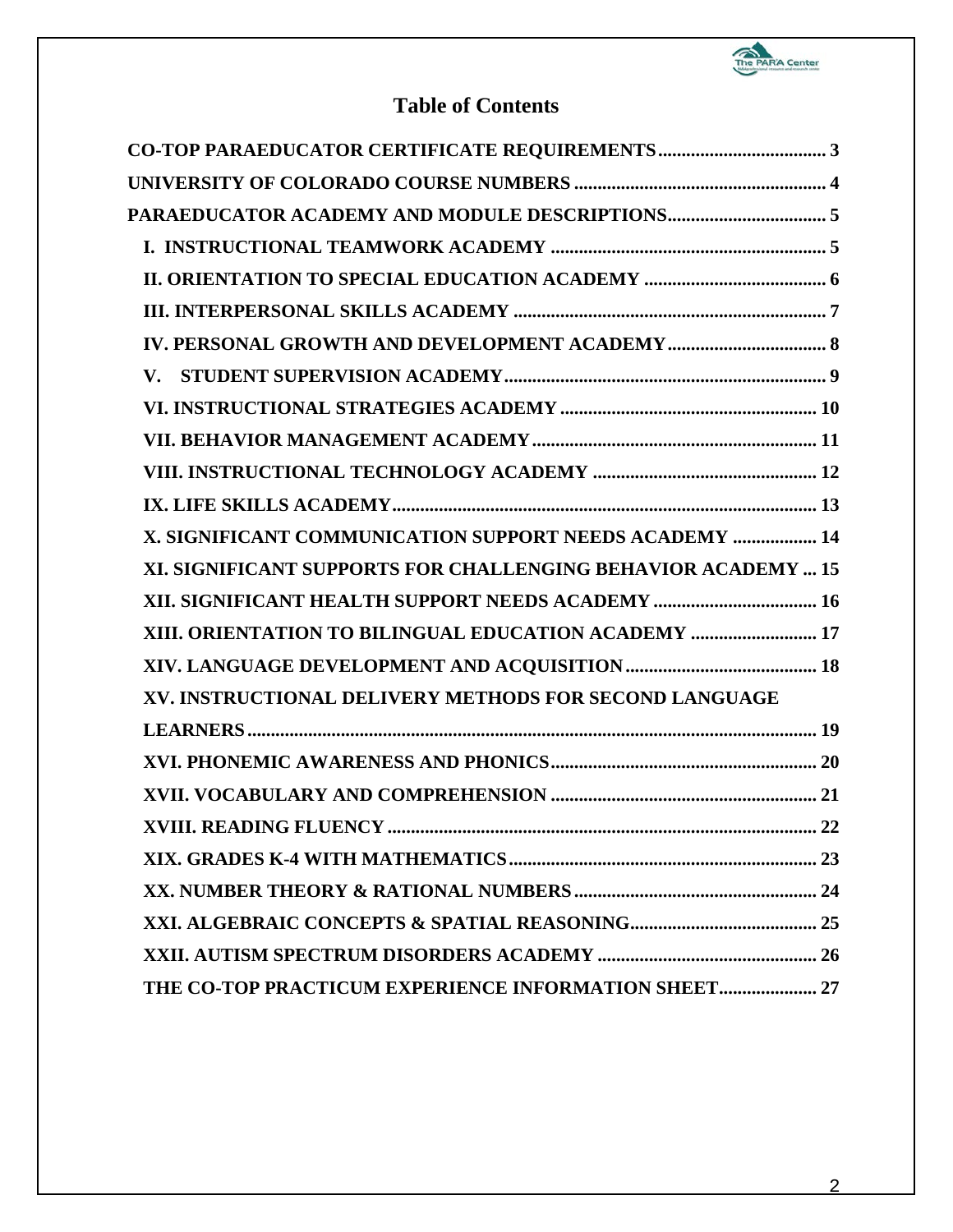

#### **CO-TOP PARAEDUCATOR CERTIFICATE REQUIREMENTS**

<span id="page-2-0"></span>This document contains outlines for 22 academies and an information sheet for the CO-TOP Practicum or Field Experience. The table that follows describes the requirements for the four CO-TOP Paraeducator Certificates.

|              | Academy                                                      | CO-TOP<br>Special<br>Education<br>Certificate | CO-TOP<br>Literacy<br>Certificate | CO-TOP<br>inguistically<br>Different<br>Certificate | CO-TOP<br>Autism<br>Certificate | Page<br>#      |
|--------------|--------------------------------------------------------------|-----------------------------------------------|-----------------------------------|-----------------------------------------------------|---------------------------------|----------------|
| I            | <b>Instructional Teamwork</b>                                | ✔                                             | ✔                                 | ✔                                                   | ✔                               | 5              |
| $\mathbf{I}$ | <b>Orientation to Special Education</b>                      | ✔                                             |                                   |                                                     | ✔                               | 6              |
| III          | <b>Interpersonal Skills</b>                                  | ✔                                             | ✔                                 | ✔                                                   | ✓                               | $\overline{7}$ |
| IV           | Personal Growth and Development                              | ✔                                             | ✔                                 | ✔                                                   |                                 | 8              |
| V            | <b>Student Supervision</b>                                   | ✔                                             | ✔                                 | ✔                                                   | ✔                               | 9              |
| VI           | <b>Instructional Strategies</b>                              | ✔                                             | ✔                                 | ✔                                                   | ✔                               | 10             |
| VII          | <b>Behavior Management</b>                                   | ✔                                             | ✔                                 | ✔                                                   | ✔                               | 11             |
| <b>VIII</b>  | <b>Instructional Technology</b>                              | ✔                                             | ✔                                 | ✔                                                   | ✔                               | 12             |
| IX           | Life Skills                                                  | ✔                                             |                                   |                                                     | ✔                               | 13             |
| X            | <b>Significant Communication Support</b><br><b>Needs</b>     | ✔                                             |                                   |                                                     | ✔                               | 14             |
| XI           | <b>Significant Supports for Challenging</b><br>Behavior      | ✔                                             |                                   |                                                     | ✔                               | 13             |
| XII          | <b>Significant Health Support Needs</b>                      | ✔                                             |                                   |                                                     | ✔                               | 16             |
| <b>XIII</b>  | Orientation to Bilingual Education                           |                                               |                                   | ✔                                                   |                                 | 17             |
| <b>XIV</b>   | Language Development and Acquisition                         |                                               |                                   | ✔                                                   |                                 | 18             |
| XV           | <b>Instructional Methods for Second</b><br>Language Learners |                                               |                                   | ✔                                                   |                                 | 19             |
| <b>XVI</b>   | Phonemic Awareness and Phonics                               | ✔                                             |                                   | ✔                                                   | Choose 1                        | 20             |
| <b>XVII</b>  | Vocabulary and Comprehension                                 | ✔                                             |                                   | ✔                                                   |                                 | 21             |
| XVIII        | <b>Reading Fluency</b>                                       | ✓                                             | ✓                                 | ✓                                                   |                                 | 22             |
| <b>XIX</b>   | Grades K-4 Mathematics                                       | Choose                                        | Choose 1                          | Choose                                              | Choose 1                        | 23             |
| XX           | Number Theory & Rational Numbers                             | 1                                             |                                   | 1                                                   |                                 | 24             |
| XXI          | Algebraic Concepts & Spatial Reasoning                       |                                               |                                   |                                                     |                                 | 25             |
| <b>XXII</b>  | <b>Autism Spectrum Disorders Academy</b>                     |                                               |                                   |                                                     | ✔                               | 26             |
|              | The CO-TOP Practicum Experience                              | ✔                                             | ✔                                 | $\checkmark$                                        | ✔                               | 27             |

Note: Paraeducators in all three certificates (special education, literacy and linguistically different) elect one of the three math academies to meet the requirements of each certificate. However, unless the paraeducator has a strong background in math, we recommend Grades K-4 Mathematics is considered a pre-requisite to Assisting with Number Theory & Rational Numbers and Algebraic Concept & Spatial Reasoning. In our experience, many paraeducators who have not taken K-4 Math find the Number Theory & Rational Numbers and Algebraic Concept & Spatial Reasoning academies difficult and the instructor spends a lot of time providing remedial instruction so paraeducators can benefit from the content.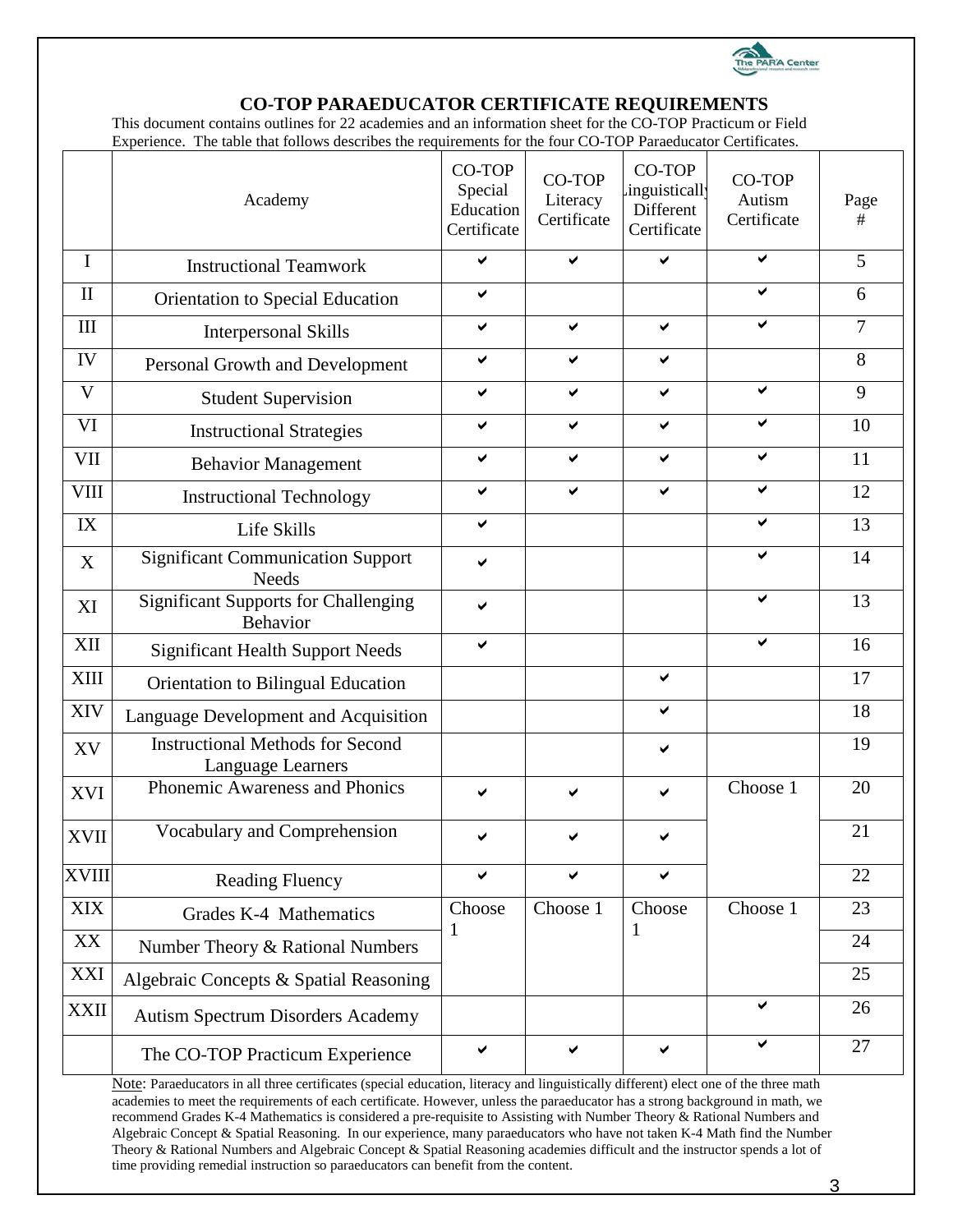

| <b>ACADEMIES/COURSES PARAPROFESSIONAL</b>                          |             |               |  |  |  |  |
|--------------------------------------------------------------------|-------------|---------------|--|--|--|--|
| <b>Course Title</b>                                                |             | <b>Number</b> |  |  |  |  |
| <b>Instructional Teamwork</b>                                      | <b>ITED</b> | 4700          |  |  |  |  |
| Orientation to Special Education                                   | <b>SPED</b> | 4750          |  |  |  |  |
| <b>Interpersonal Skills</b>                                        | <b>ITED</b> | 4720          |  |  |  |  |
| Personal Growth & Development                                      | <b>ITED</b> | 4730          |  |  |  |  |
| <b>Student Supervision</b>                                         | <b>ITED</b> | 4710          |  |  |  |  |
| <b>Instructional Strategies</b>                                    | <b>ITED</b> | 4750          |  |  |  |  |
| <b>Behavior Management</b>                                         | <b>ITED</b> | 4740          |  |  |  |  |
| <b>Instructional Technology</b>                                    | <b>ITED</b> | 4760          |  |  |  |  |
| Life Skills                                                        | <b>SPED</b> | 4740          |  |  |  |  |
| <b>Significant Communication Support Needs</b>                     | <b>SPED</b> | 4730          |  |  |  |  |
| <b>Significant Supports for Challenging Behavior</b>               | <b>SPED</b> | 4720          |  |  |  |  |
| <b>Significant Health Support Needs</b>                            | <b>SPED</b> | 4710          |  |  |  |  |
| <b>Autism Spectrum Disorders</b>                                   | <b>SPED</b> | 4200          |  |  |  |  |
| <b>Orientation to Bilingual/ESL Education</b>                      | <b>CLDE</b> | 4810          |  |  |  |  |
| <b>Language Development and Acquisition</b>                        | <b>CLDE</b> | 4820          |  |  |  |  |
| <b>Instructional Delivery Methods for Second Language Learners</b> | <b>CLDE</b> | 4830          |  |  |  |  |
| Phonemic Awareness and Phonics                                     | <b>ITED</b> | 4780          |  |  |  |  |
| <b>Vocabulary and Comprehension</b>                                | <b>ITED</b> | 4770          |  |  |  |  |
| <b>Reading Fluency</b>                                             | <b>ITED</b> | 4790          |  |  |  |  |
| <b>Grades K-4 Mathematics</b>                                      | <b>ITED</b> | 4800          |  |  |  |  |
| <b>Number Theory &amp; Rational Numbers</b>                        | <b>ITED</b> | 4810          |  |  |  |  |
| <b>Algebraic Concepts and Spatial Reasoning</b>                    | <b>ITED</b> | 4820          |  |  |  |  |
| CO-TOP Practicum - variable [1-2] credits                          | <b>SPED</b> | 4919          |  |  |  |  |
| CO-TOP Practicum- ELA - variable [1-2] credits                     | <b>CLDE</b> | 4910          |  |  |  |  |
| <b>COURSES FOR PROFESSIONALS</b>                                   |             |               |  |  |  |  |
| Paraeducator Supervision Academy                                   | <b>EDUC</b> | 5010          |  |  |  |  |
| <b>Trainers of Paraeducators Academy</b>                           | <b>EDUC</b> | 5020          |  |  |  |  |
| <b>TOPCAT</b> Seminar–Trainers of Paraeducators Cadre of Trainers  |             | 5030          |  |  |  |  |
| TOPCAT Online-Trainers of Paraeducators Cadre of Trainers          | <b>EDUC</b> | 5836          |  |  |  |  |
| Mentoring novice and pre-service teachers                          | <b>EDUC</b> | 5040          |  |  |  |  |

## <span id="page-3-0"></span>**UNIVERSITY OF COLORADO COURSE NUMBERS**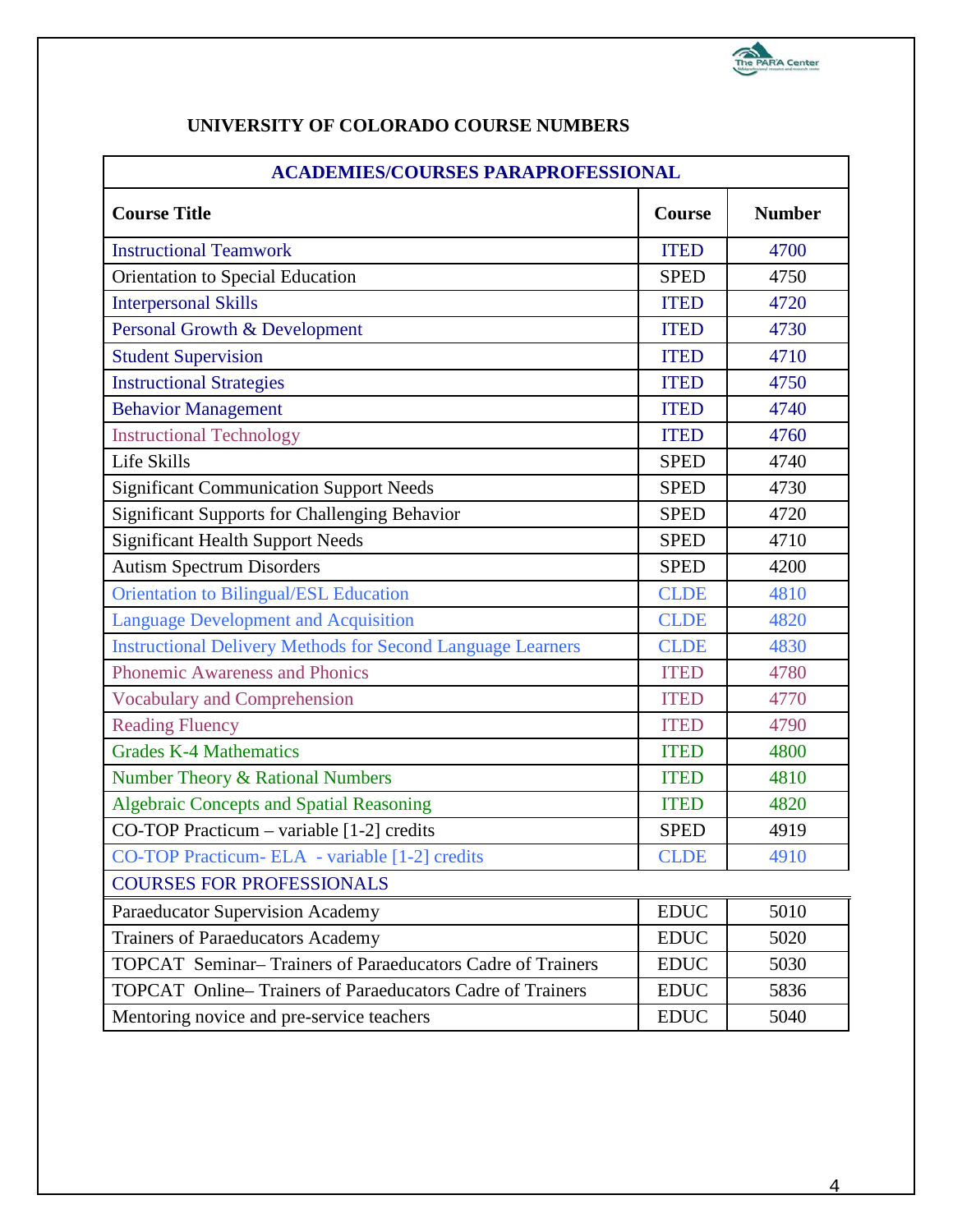

## **PARAEDUCATOR ACADEMY AND MODULE DESCRIPTIONS**

### <span id="page-4-1"></span><span id="page-4-0"></span>**I. INSTRUCTIONAL TEAMWORK ACADEMY**

This academy is designed to help paraeducators work effectively on a team. This course is recommended for teachers as well. Teachers and/or paraeducators may take this course without the other team member, but it is most effective when teams take the course together. The academy consists of four modules of varying length for a total of 15 clock hours of instructional time. The content of these modules consists of introductory material regarding teamwork, delineation of roles and responsibilities, classroom instruction, and behavior management.

#### **Module A. Building the Team Relationship (3 hours)**

The paraeducator will:

- 1) Recognize effective and disruptive characteristics of team communication.
- 2) Know the characteristics of effective team functioning.
- 3) Identify levels of decision making in teams, schools, and districts.
- 4) Recognize own strengths and weaknesses as a team member.

#### **Module B. Roles and Responsibilities of Paraeducators and Other Team Members (4 hours)**  The paraeducator will:

- 1) Differentiate between paraeducators' and professionals' roles and responsibilities.
- 2) Recognize the ethical and legal responsibilities of paraeducators (e.g. maintaining confidentiality, reporting child abuse).
- 3) Know the role of paraeducator to lead students toward increasingly independent behaviors.

#### **Module C. A Team Approach to Classroom Instruction (4 hours)**

The paraeducator will:

- 1) Identify the components of an effective direct instruction lesson.
- 2) Recognize the characteristics of an effective cooperative learning lesson.
- 3) Know the value of peer-teaching.
- 4) Know how to follow a written lesson plan.
- 5) Know the rationale of cognitive modeling and coaching.

#### **Module D. A Team Approach to Behavior Management (4 hours)**

- 1) Know basic principles of behavior modification.
- 2) Recognize the need for functional assessment of behavior.
- 3) Know how to establish basic rules, procedures, and routines with students.
- 4) Know basic principles of communication with students.
- 5) Know basic management strategies for minor behavior problems.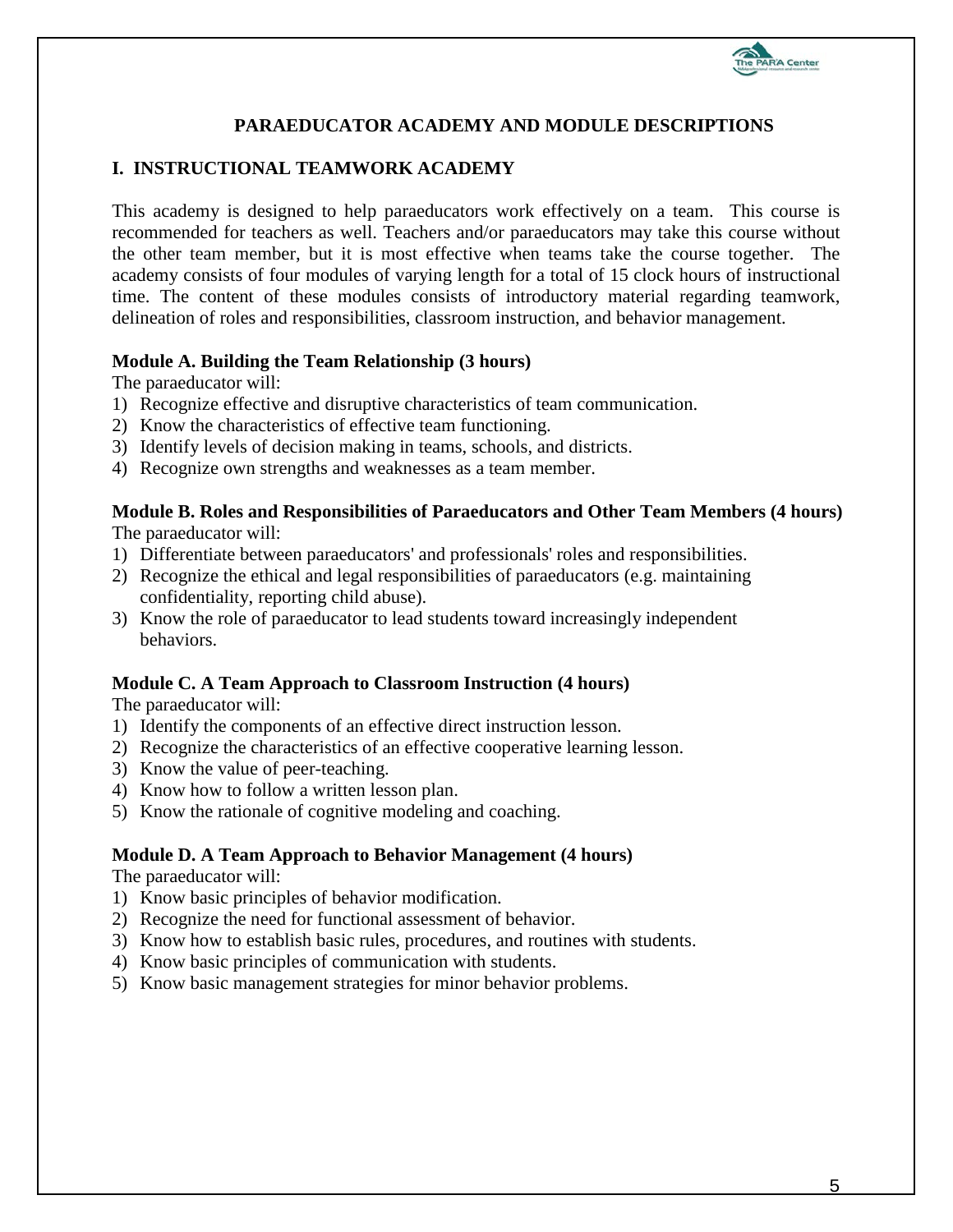

## <span id="page-5-0"></span>**II. ORIENTATION TO SPECIAL EDUCATION ACADEMY**

This academy is designed to provide a basic introduction to special education and the needs of students who have disabilities. The content consists of introductory material regarding legal and historical foundations of special education, human growth and development, the nature of disabilities, and an introduction to the basic human needs that paraeducators must address.

### **Module A: History, Legal Precedents, and Values (5 hours)**

The paraeducator will:

- 1. Identify major laws and court rulings that have helped shape special education services.
- 2. Describe the legal rights of students with disabilities and the qualification processes for special education services and 504 plans.
- 3. Identify processes of special education services in your state.
- 4. Identify the concerns and experiences with inclusion and explain the values and rationale for inclusion of students with disabilities into general education.

### **Module B: Overview of Human Growth, Learning and Development (3 hours)**

The paraeducator will:

- 1. Identify major cognitive, affective, physical, and communicative milestones of typically developing children and youth.
- 2. Recognize the principles of Universal Design for Learning (UDL).
- 3. Identify the risk factors that may prohibit or impede typical development and the protective factors that may allow learners to be resilient.

## **Module C: Overview of Disabilities (5 hours)**

The paraeducator will:

- 1. Describe how beliefs about people with disabilities are related to life experiences.
- 2. Use person-first language by talking and writing about people with disabilities in ways that honor their dignity and respect their value.
- 3. Identify categories of disability according to state and national laws.
- 4. Recognize the cognitive, communicative, physical, and affective needs that students may have as a result of a disability.
- 5. Assemble information about specific disabilities, syndromes, and medical conditions using internet and library resources.

#### **Module D: Health, Safety, Physical, and Emotional Needs of Students with Disabilities (2 hours)**

- 1. Identify written health, safety, and emergency procedures and practices.
- 2. Describe responsibilities and practice associated with maintaining the physical health and safety of students.
- 3. Discuss the obligation of all school personnel to report child abuse, suicidal ideation, and/or dangerous behavior.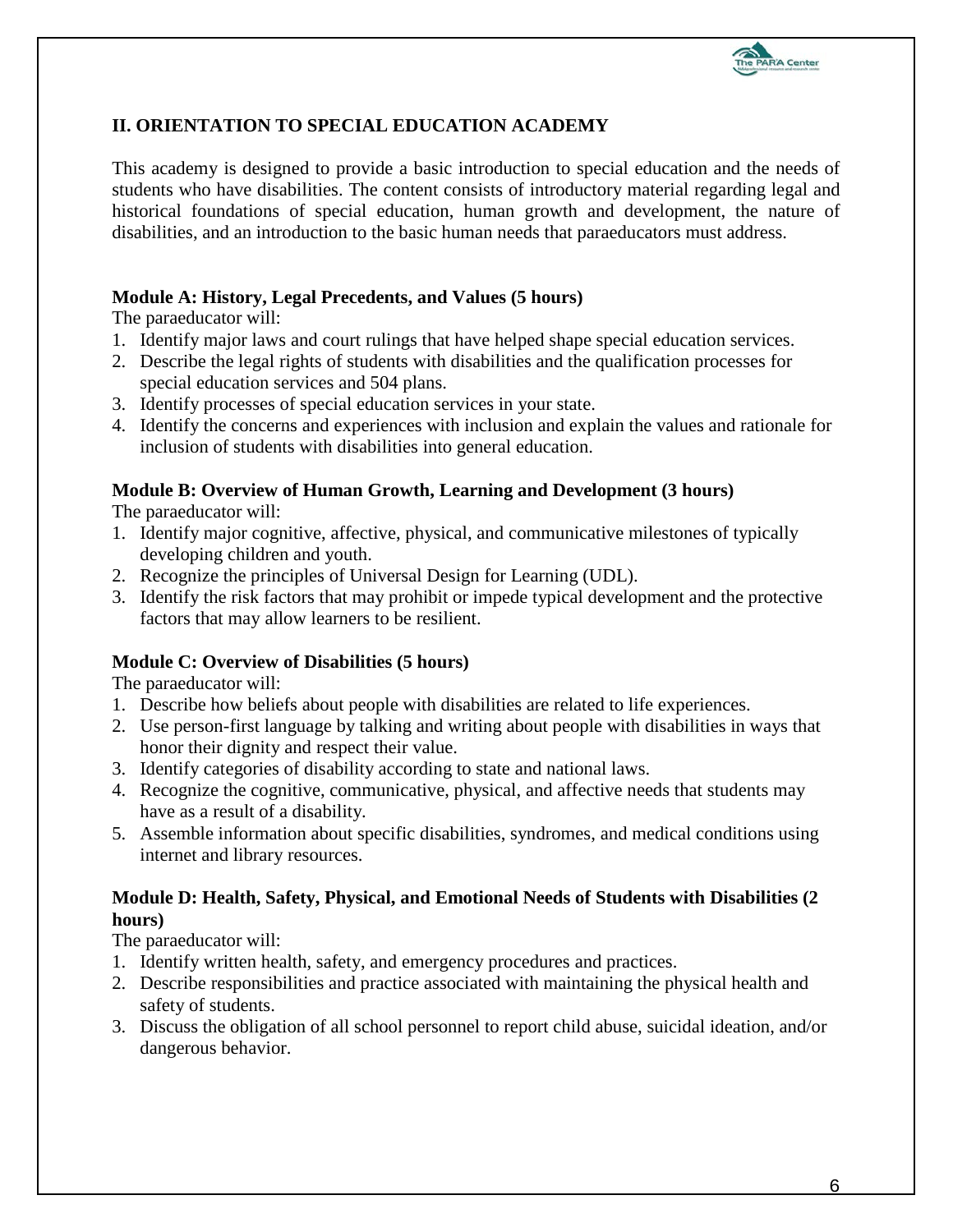

## <span id="page-6-0"></span>**III. INTERPERSONAL SKILLS ACADEMY**

This academy helps paraeducators develop effective interpersonal skills that are necessary for working as a part of a team. The focus of this academy is on developing effective interpersonal skills through understanding the perception, communication and conflict resolution processes. Throughout this academy issues of diversity based on culture, experience, gender, etc. are pointed out and their roles in each aspect of the topic are examined.

#### **Module A. Interpersonal Sensitivity (5 hours)**

The paraeducator will:

- 1) Identify factors that affect perception and understanding of situations and the behavior of others
- 2) Recognize the importance of creating positive communication climates.

#### **Module B. Effective Communication (5 hours)**

The paraeducator will:

- 1) Identify the components of effective verbal communication.
- 2) Identify the components of effective non-verbal communication.
- 3) Recognize the importance of effective listening and responding in effective communication.
- 4) Adapt communication effectively to diverse situations

#### **Module C. Conflict Resolution (5 hours)**

- 1) Identify the characteristics of effective interpersonal relationships in the workplace.
- 2) Recognize the role of conflict in interpersonal relationships.
- 3) Demonstrate effective strategies for resolving conflict between two people.
- 4) Demonstrate effective strategies for resolving group conflict.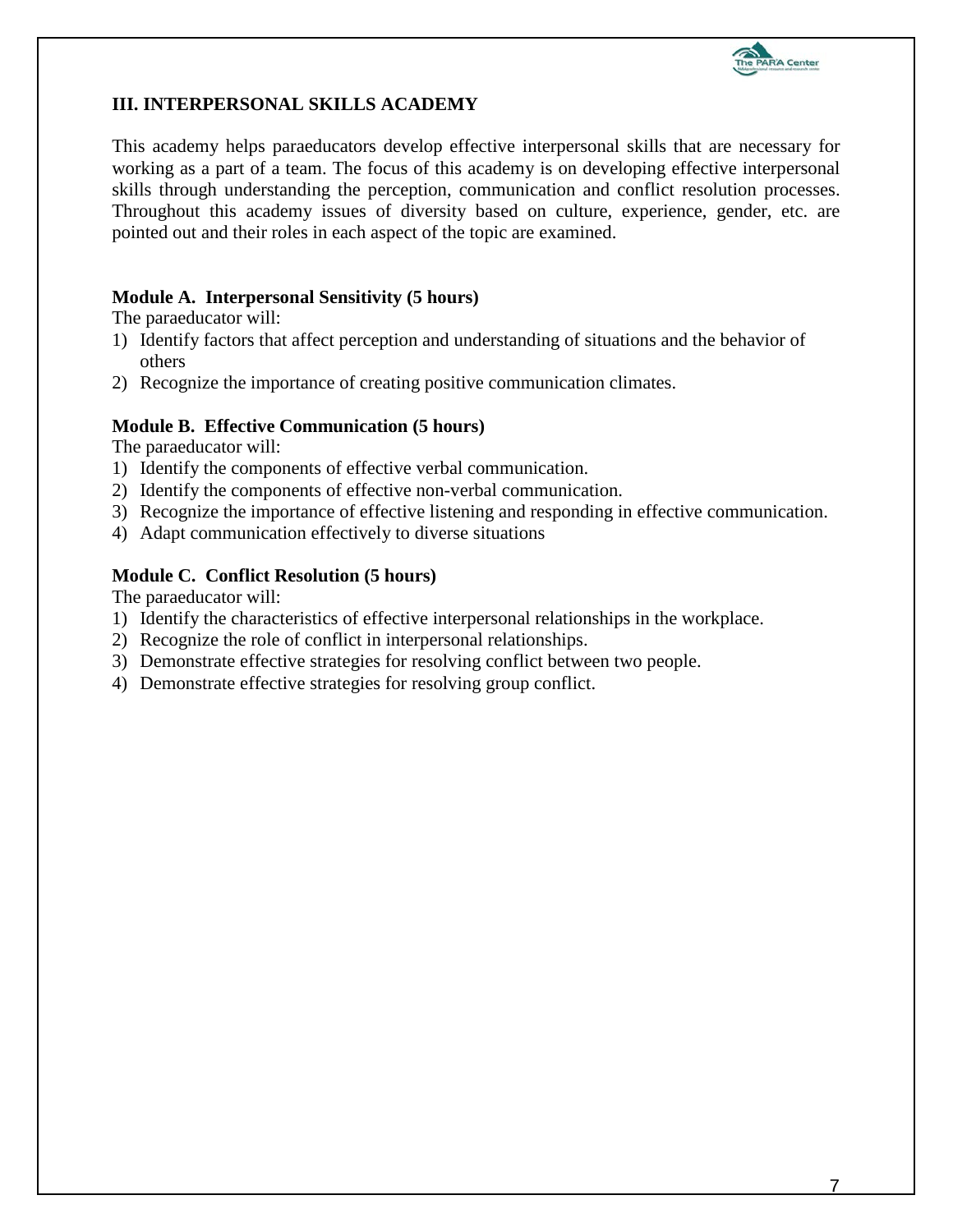

## <span id="page-7-0"></span>**IV. PERSONAL GROWTH AND DEVELOPMENT ACADEMY**

The purpose of the academy is to help paraeducators carry out self-appraisals, participate in the evaluation process, and plan for continued professional growth and development. The course covers stress-management strategies and using creativity and flexibility in dealing with problematic situations.

#### **Module A. Reflection and Personal History (3 hours)**

The paraeducator will:

- 1. Create his/her personal history.
- 2. Reflect on the personal history and how it affects relationships with students.
- 3. Reflect on the personal history and how it affects relationships with school professionals.

### **Module B. Monitoring and Managing Stress (3 hours)**

The paraeducator will:

- 1. Identify sources of stress in the workplace.
- 2. Identify personal reactions to job-related stress.
- 3. Describe various ways to manage stress.
- 4. Make a personal plan for managing stress.

## **Module C. Creativity and Flexibility (3 hours)**

The paraeducator will:

- 1) Recognize the mental blocks that inhibit creativity in the workplace.
- 2) Apply creative methods to manage problematic situations while expanding flexibility and fluency in thinking.
- 3) Make a personal plan for enhancing creativity and flexibility in the workplace.

## **Module D. Planning for Continued Growth and Development (3 hours)**

The paraeducator will:

- 1) Conduct a self-analyses of job-related skills.
- 2) Identify areas in which development of skills or additional knowledge is desired.
- 3) Identify specific supervision needs in light of personal skills and needs.
- 4) Identify choices for training opportunities and recognize the advantages and limitations of each.
- 5) Create an action plan for personal growth and development.

#### **Module E. Participating in the Evaluation Process (3 hours)**

- 1) Describe the need for systematic, planned, purposeful feedback regarding job performance.
- 2) Identify the relationship between duties listed on job descriptions and types of feedback needed.
- 3) Demonstrate use of self-evaluation methods.
- 4) Demonstrate effective ways of accepting and using constructive feedback from supervisors.
- 5) Design a personal plan for self-improvement based on job evaluations.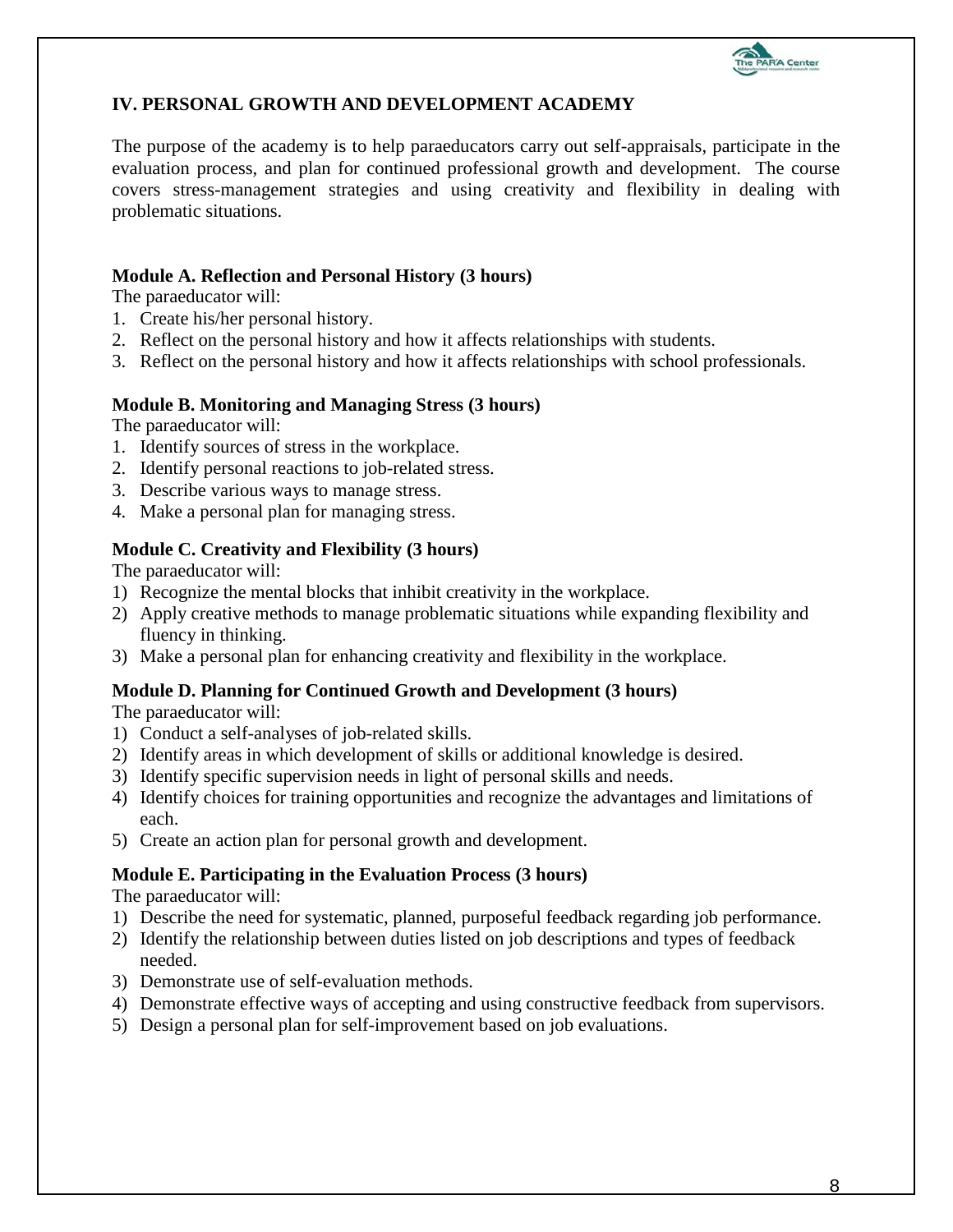

## <span id="page-8-0"></span>**V. STUDENT SUPERVISION ACADEMY**

This academy assumes that the paraeducator has Basic First Aid/CPR Certification and focuses on the effective supervision of students on playgrounds, in lunchrooms, on school buses and in other instructional settings.

#### **Module A. General Principles of Student Supervision (3 hours)**

The paraeducator will:

- 1) Identify rules and procedures for emergency situations.
- 2) Explain how to establish rules and plan for discipline.

#### **Module B. Lunchroom Supervision. (6 hours)**

The paraeducator will:

- 1) Identify the role of the paraeducator in lunchroom supervision.
- 2) Name lunchroom safety precautions and first aid specific to the lunchroom.
- 3) Explain rules and procedures to be followed in lunchroom emergencies.
- 4) Demonstrate a variety of signals for getting students' attention in the lunchroom.
- 5) Demonstrate eating procedures for students with special eating needs.
- 6) Conduct an ecological inventory to determine natural supports available in the lunchroom.
- 7) Demonstrate instructional methods for teaching pro-social lunchroom behaviors.
- 8) Show how to foster relationships among students in the lunchroom

#### **Module C. Playground and Instructional Environment Supervision (3 hours)**

The paraeducator will:

- 1) Identify the role of the paraeducator in playground and instructional environment supervision.
- 2) Explain standard rules and instructional methods for typical playground games.
- 3) Explain safety precautions for children using playground equipment.
- 4) Explain rules and procedures to be followed in playground emergencies.
- 5) Demonstrate a variety of signals for getting students' attention on the playground.
- 6) Conduct an ecological inventory of natural supports available on the playground.
- 7) Demonstrate instructional methods for teaching pro-social playground skills.
- 8) Show how to foster relationships among students on the playground.
- 9) Recognize conflicts among students on the playground.
- 10) Explain how to mediate conflicts among students on the playground.
- 11) Demonstrate methods for resolving conflicts among students on the playground.
- 12) Explain how to initiate, maintain, and supervise peer mediation programs on the playground.
- 13) Explain how the principles of playground supervision apply to the supervision of students in other instructional settings.

#### **Module D. School Bus Supervision (3 hours)**

- 1) Identify the role of the paraeducator in school bus supervision.
- 2) Explain how to establish rules, routines, and procedures for school bus riding.
- 3) Explain how to maintain order on the bus.
- 4) Explain rules and procedures to be followed in school bus emergencies.
- <span id="page-8-1"></span>5) Describe basic school bus operation procedures.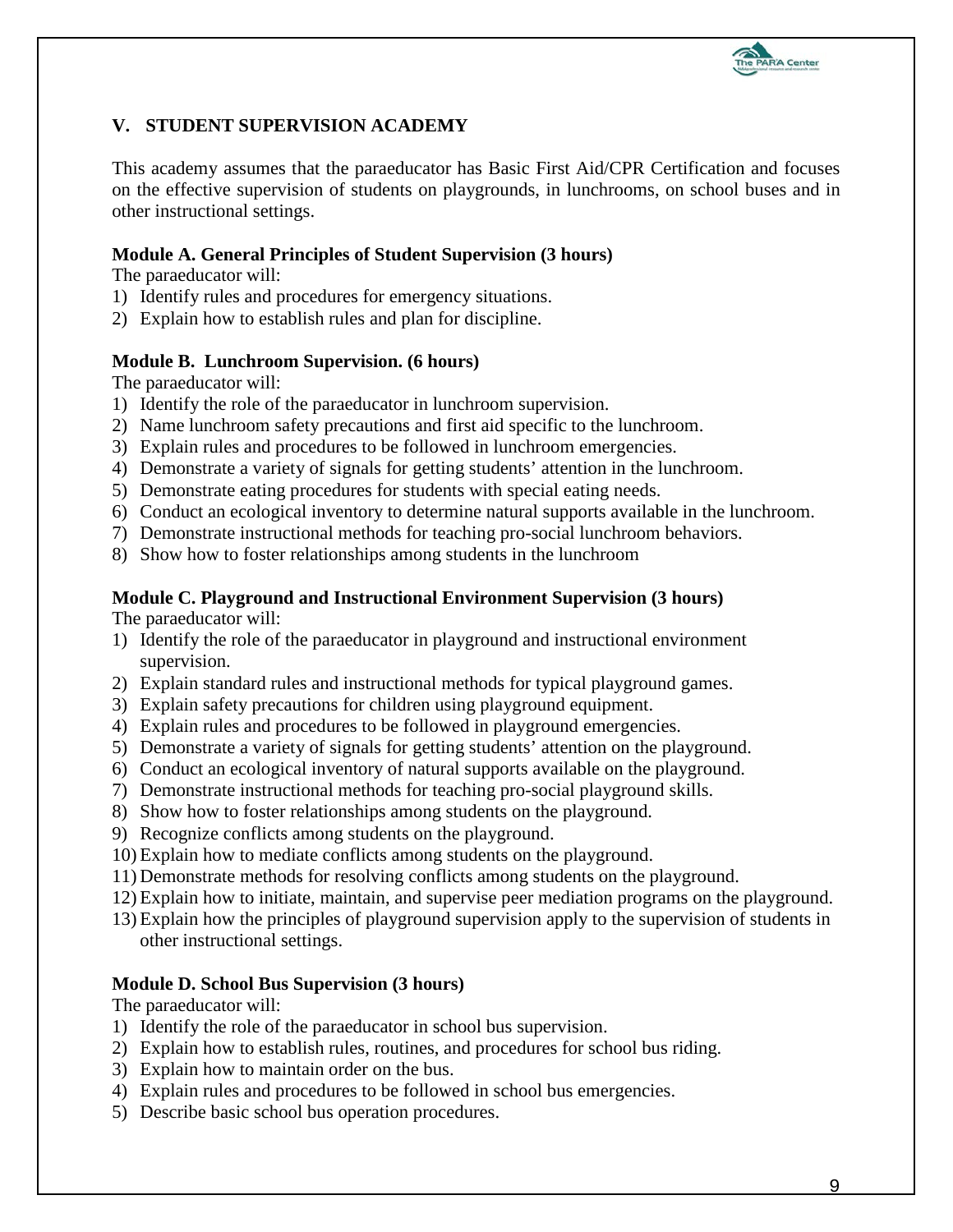

## <span id="page-9-0"></span>**VI. INSTRUCTIONAL STRATEGIES ACADEMY**

This academy gives the paraeducator knowledge and skills specific to the use of instructional strategies and methods. The academy bases teaching upon the belief that paraeducators must be constantly involved in the dynamic process of analyzing the teaching environment and individual student needs for the particular level of support, degree of adaptation/accommodation or modification, and instructional method that would best facilitate learning. The academy is designed to provide these skills for use by paraeducators supporting students in inclusive classrooms, resource rooms, or in self-contained settings.

#### **Module A. Instructional Adaptations (3 hours)**

The paraeducator will:

- 1) Define the terms "Adaptation," "Accommodation," and "Modification."
- 2) Demonstrate how to create both types of adaptation (accommodations and modifications) based on student need and the directions from a teacher or other school professional.
- 3) Demonstrate how the concepts of "Levels of Support" and "Components of Effective Instruction" apply to specific classroom situations.

#### **Module B. Managing Individual and Group Instruction (3 hours)**

The paraeducator will:

- 1) Recognize and define terminology and acronyms that are commonly used in school environments.
- 2) Demonstrate how to record and report three different types of data regarding student behavior and performance.
- 3) Demonstrate multiple ways to gain and maintain the attention of an individual student and small and large groups of students.
- 4) Know how to create opportunities for active student participation in instruction.

### **Module C. Math (2 hours)**

The paraeducator will:

- 1) Know the developmental sequence of basic concepts related to mathematical skills.
- 2) Demonstrate teaching and learning strategies for math computation skills (functional math, time, and money).
- 3) Demonstrate learning strategies that students use to achieve comprehension and application of math concepts.
- 4) Know the state and/or district math standards that apply to the relevant age or grade levels.

#### **Module D. Reading (4 hours)**

The paraeducator will:

- 1) Demonstrate techniques that guide students in the selection of appropriate reading materials (age, skill, interest considerations).
- 2) Demonstrate skill in reading orally to and for students.
- 3) Demonstrate a variety of techniques for reading orally with students (choral reading, repeated readings, guided reading).
- 4) Demonstrate techniques that facilitate independent reading comprehension (SQ3R, multi-pass, reciprocal teaching, QAR, multi-sensory, phonics).
- 5) Know the state and/or district reading standards that apply to the relevant age or grade levels.

#### **Module E. Written Language (3 hours)**

- 1) Describe the reasons for the importance of written language skills.
- 2) Identify the process of written language development in children.
- 3) Identify techniques, strategies, and tools available to engage students in organizing and producing written language.
- 4) Know the state and/or district written language standards that apply to the relevant age or grade levels.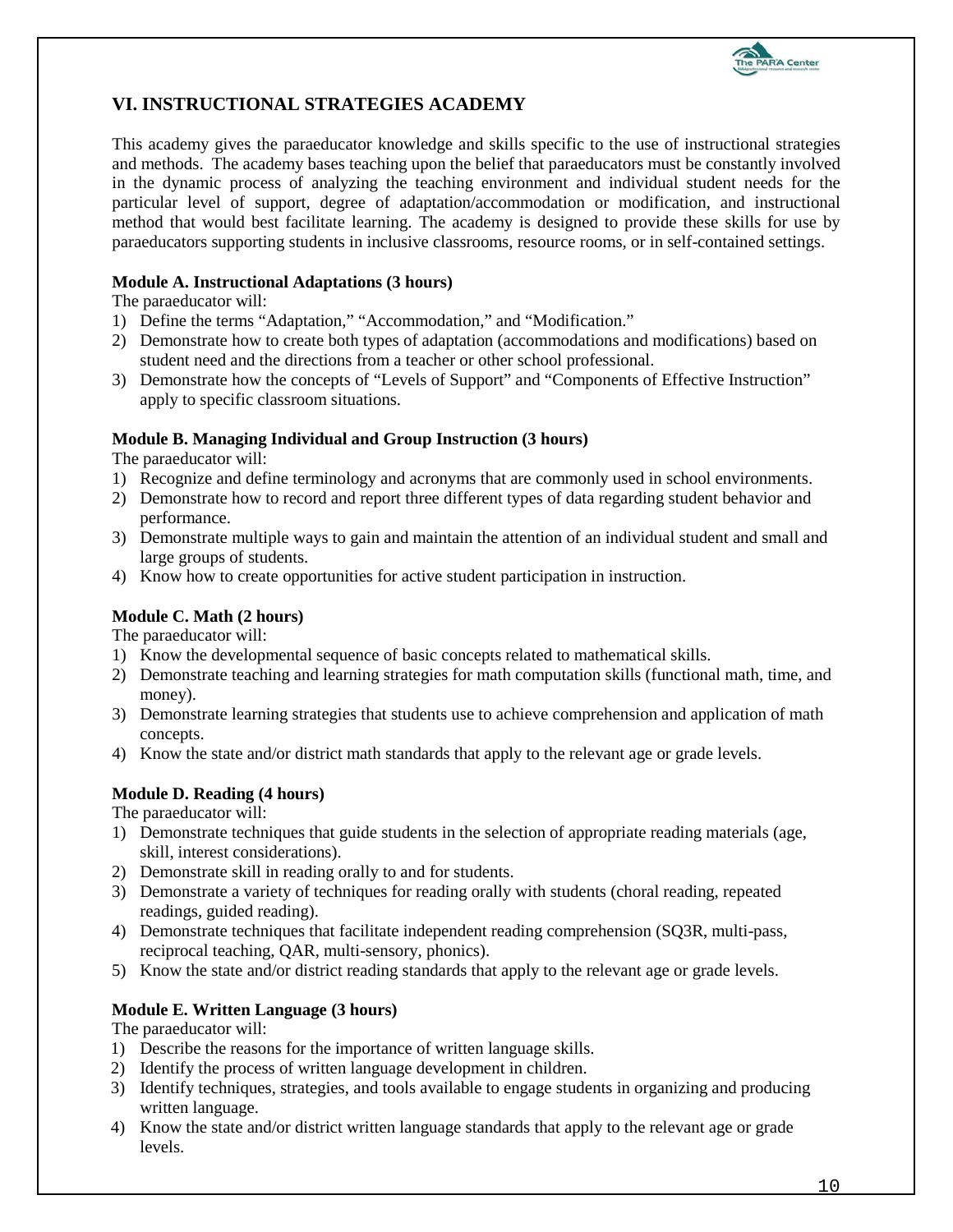

## <span id="page-10-0"></span>**VII. BEHAVIOR MANAGEMENT ACADEMY**

This academy gives the paraeducator knowledge and skill in instructional methods that support students who have challenging behaviors in inclusive classrooms, resource rooms, self-contained classrooms, domestic settings, and in the community. These modules focus on the interactions that paraeducators have with students whose behaviors are challenging and on the role they play in assisting the professional members of their team with behavior challenges.

#### **Module A. Teaching Rules and Expectations (6 hours)**

The paraeducator will:

- 1) Explain how to establish rules, routines, and procedures for students.
- 2) Demonstrate how to teach rules, routines, and procedures for students.

#### **Module B. Understanding Behavior (3 hours)**

The paraeducator will:

- 1) Define behavior.
- 2) Identify the motivations behind behavior.
- 3) Demonstrate how to teach and reinforce desired behavior.

#### **Module C. Behavior Management Strategies (6 hours)**

- 1) Explain how to manage your own behavior.
- 2) Demonstrate how to use a variety of management techniques.
- 3) Explain how to establish positive and proactive behavior supports.
- 4) Explain how and when to use natural and logical consequences.
- 5) Explain how and when to use reinforcements and motivational strategies.
- 6) Identify the role of the paraeducator in behavior support.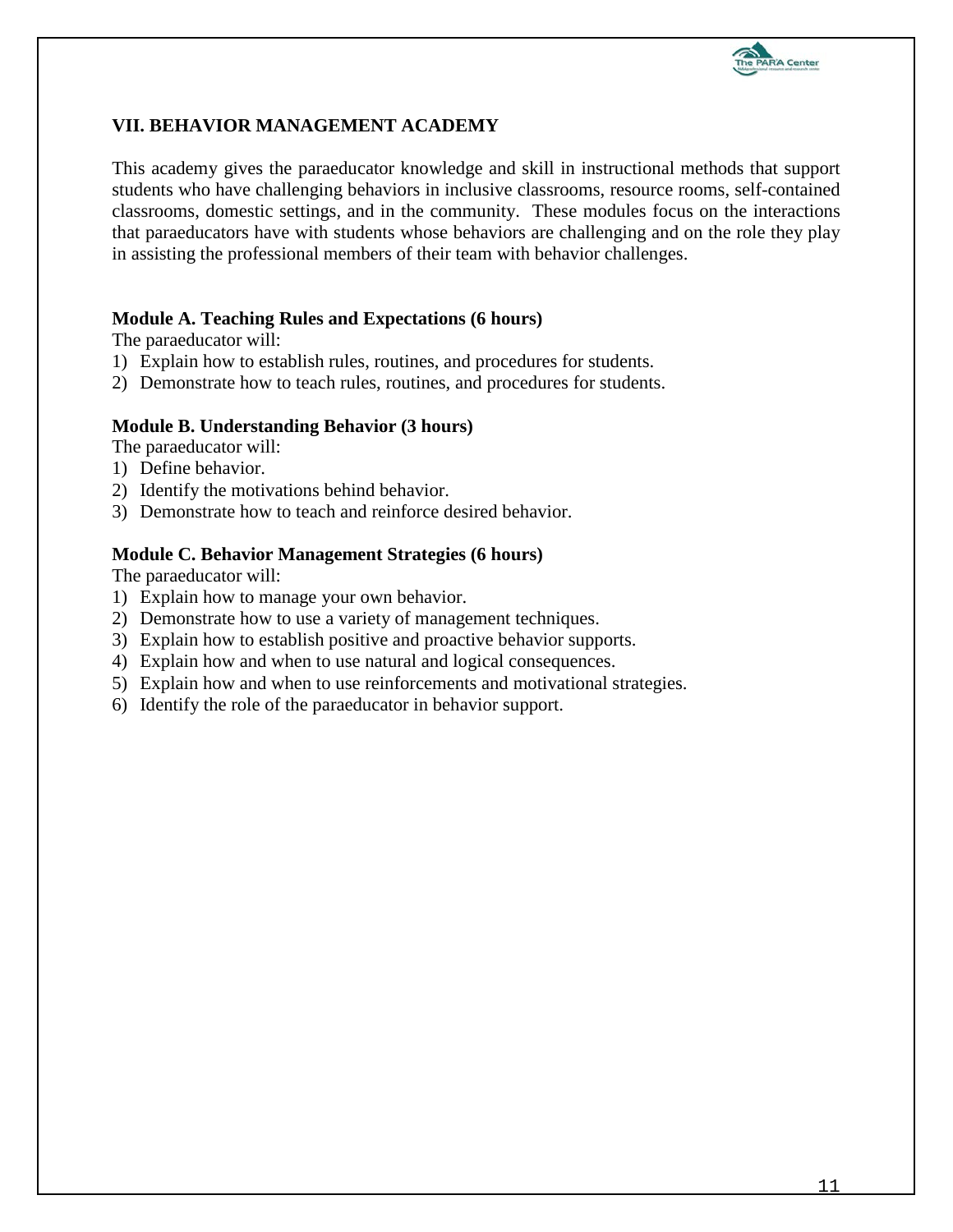

## <span id="page-11-0"></span>**VIII. INSTRUCTIONAL TECHNOLOGY ACADEMY**

This 15 hour academy is intended to provide paraeducators with skills in operating typical school wide technologies. The focus is on examining the types of technology they use daily, as well as those types that they may not currently have skills in using but can broaden their repertoire of available skills.

#### **Module A. Operation and Use of Instructional Materials (3 hours)**

The paraeducator will:

- 1) Define low- and high-tech materials.
- 2) Create a variety of instructional materials using low- and high-tech equipment.
- 3) Demonstrate how to operate typical types of school-wide technologies

#### **Module B. Understanding the Paraeducator's Role in Implementing Technology in the Classroom (2 hours)**

The paraeducator will:

- 1) Define accommodation and modification as they relate to the use of technology in the classroom.
- 2) Identify the role of the paraeducator in the use of typical and assistive technologies.

#### **Module C. Computer Use in Schools and Classrooms (7 hours)**

The paraeducator will:

- 1) Identify common uses of computers in classrooms.
- 2) Demonstrate how to use the Internet and email as educational tools.
- 3) Demonstrate the use of various types of computer-related assistive technologies used by students with special needs.

## **Module D. Assisting with Special Needs Through the Use of Adaptive Equipment (3 hours)**

- 1) Recognize the importance of legally defined assistive technologies in IEP objectives.
- 2) Demonstrate how to use a variety of adaptive equipment needed to address physical, sensory, and communicative needs.
- 3) Identify the role of the paraeducator in optimizing the use of technology for students.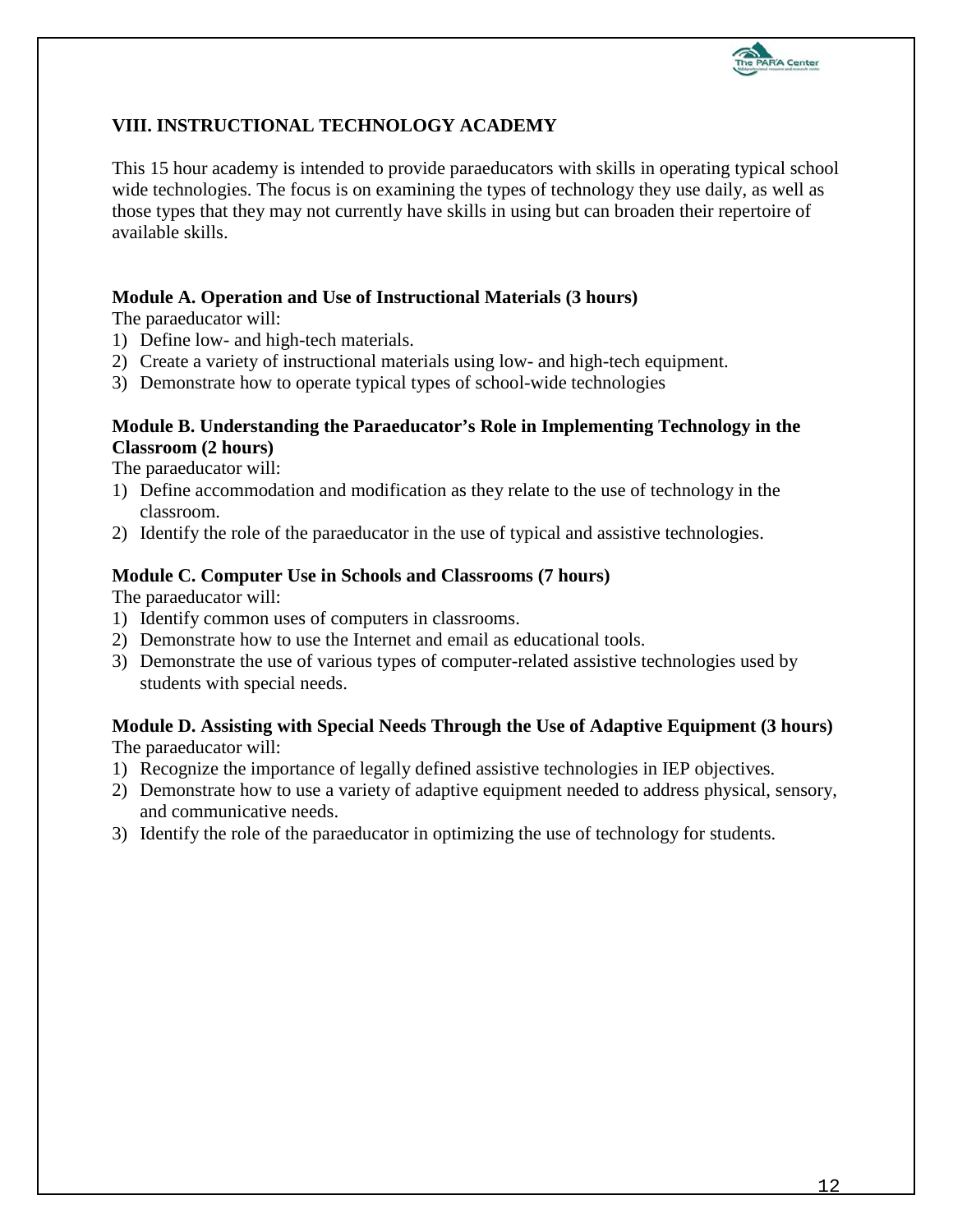

## <span id="page-12-0"></span>**IX. LIFE SKILLS ACADEMY**

This academy provides the paraeducator with knowledge and skill in instructional methods and life skill support for youth and young adults who have moderate to severe cognitive, communicative, physical, or affective needs. The content addresses the role of the paraeducator in assisting the professionals on the team with transition planning and needs of students who are in the process of transition from school to community life and to adult roles and responsibilities.

## **Module A. Life Skills and Community-Based Training for Elementary and Middle School Students (4 hours)**

The paraeducator will:

- 1) Describe the implications of a life-skills curriculum
- 2) Identify domain areas and embedded skills as they apply to elementary school students.
- 3) Describe how community-based training coincides with inclusion.
- 4) Identify domain areas and embedded skills as they apply to elementary and middle school students.

#### **Module B. Self-Determination Skills (4 hours)**

The paraeducator will:

- 1) Describe how to help students conduct self-analyses.
- 2) Describe how to present choices to students and encourage choice-making.
- 3) Demonstrate the use of effective communication skills when coaching students.
- 4) Demonstrate how to coach students in the use of effective communication skills.
- 5) Demonstrate how to encourage students' exploration of interest areas.
- 6) Demonstrate how to support students in their efforts to set goals, create plans, solve problems, identify and access resources, and make decisions.

### **Module C. Life Skills and Community-Based Training for High School and Transition Students (3 hours)**

The paraeducator will:

- 1) Define domain areas and embedded skills for high school and transition students.
- 2) Describe a person-centered planning process and how it determines what students are taught.
- 3) Carry out IEP-based instruction in community settings.
- 4) Define transition.
- 5) Identify forms, agencies, and supports necessary for transition and how to access them.

#### **Module D. Vocational Skills and Job Coaching (4 hours)**

- 1) Define the rationale for providing vocational instruction.
- 2) Identify formal and informal vocational assessments.
- 3) Describe the process of job development.
- 4) Conduct a job site analysis, ecological inventory, task analysis, and discrepancy analysis.
- 5) Demonstrate job matching procedures, modifications, and adaptations.
- 6) Identify the embedded skills necessary for successful job performance.
- 7) Identify natural supports for stability and maintenance of jobs.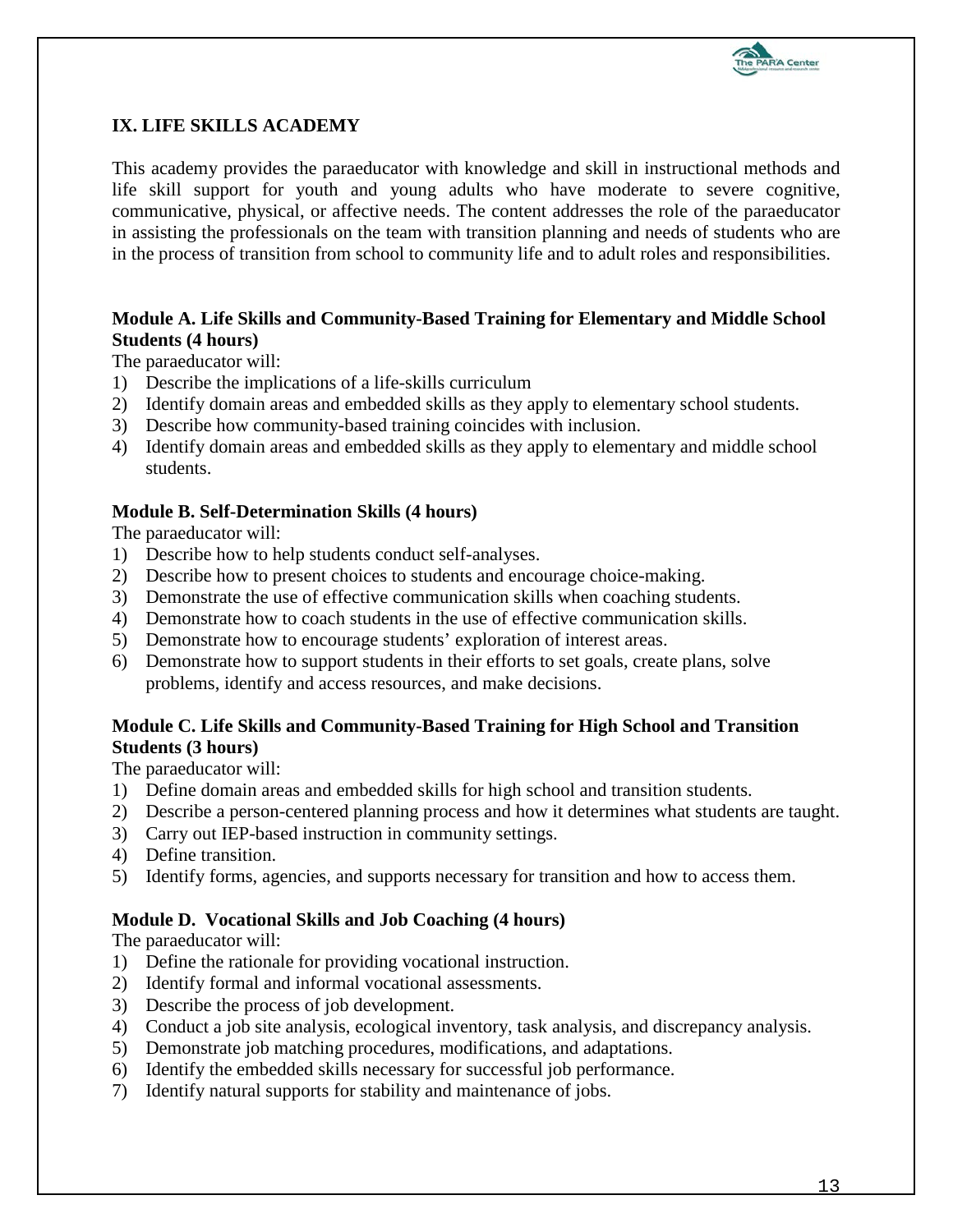

## <span id="page-13-0"></span>**X. SIGNIFICANT COMMUNICATION SUPPORT NEEDS ACADEMY**

This academy provides opportunity for paraeducators to have hands-on experiences with multiple high and low technology communication devices provided by the academy trainer.

## **Module A. Typical Language Development and Effective Human Communication (3 hours)**

The paraeducator will:

- 1) Recognize the components of typical language development.
- 2) Identify the basic components of human communication.
- 3) Name the ecological components of communication.
- 4) Identify adult behaviors that facilitate communication with students.

#### **Module B. The Relationship Between Communication and Independent Life Interactions (3 hours)**

The paraeducator will:

- 1) Recognize the communicative intent of human behavior.
- 2) Define processing and comprehension difficulties.
- 3) Describe the process of communication without speech.
- 4) Identify the role of the paraeducator in facilitating student communication.

## **Module C. Low and High Technology Based Augmentative Communication Systems (9 hours)**

- 1) Explain the conceptual basis behind the use of augmentative communication systems.
- 2) Recognize, create and operate low and high technology communication systems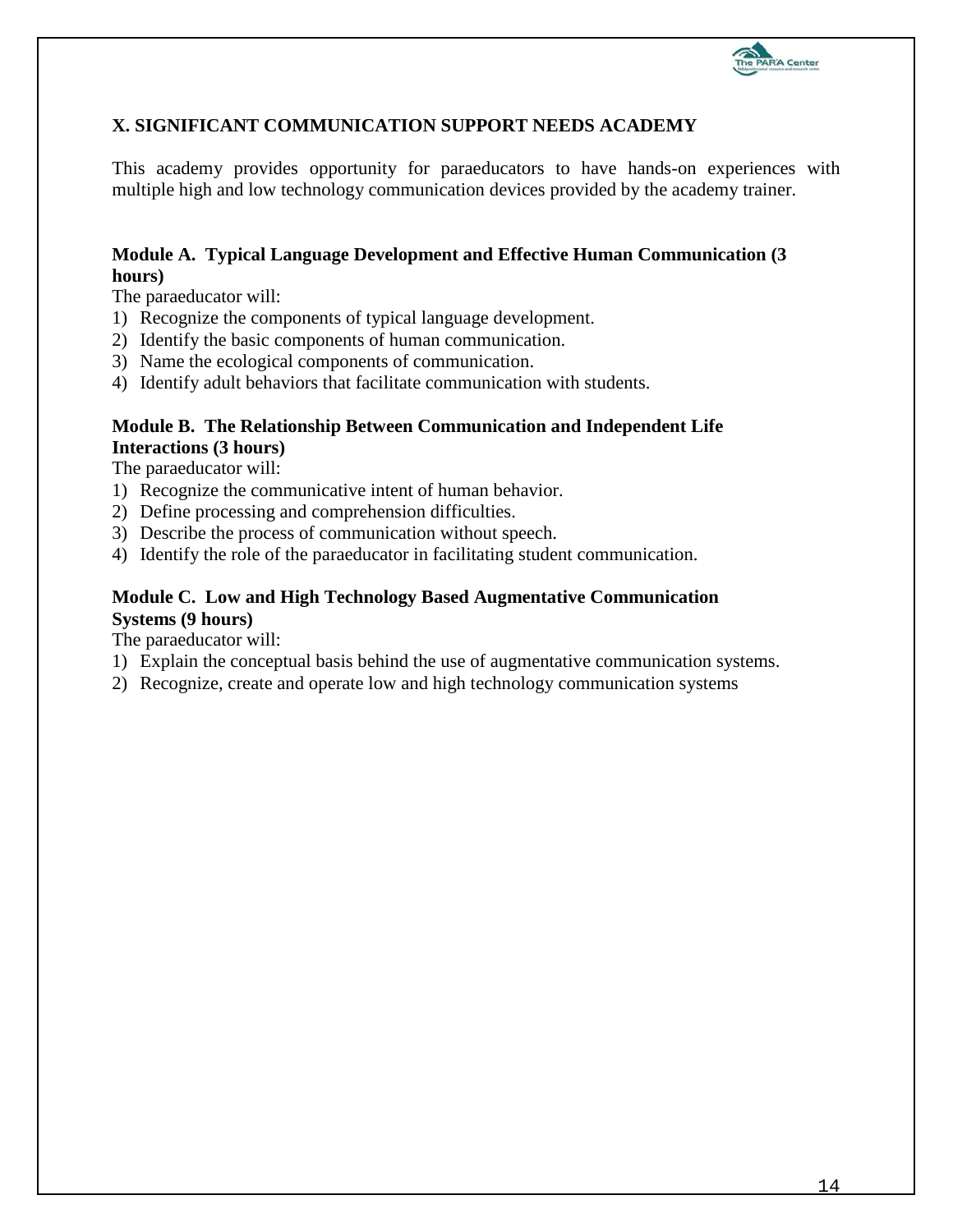

## <span id="page-14-0"></span>**XI. SIGNIFICANT SUPPORTS FOR CHALLENGING BEHAVIOR ACADEMY**

This academy provides the paraeducator with the knowledge and skills needed for working with children who have significant behavior needs. The academy focuses on working with students who have challenging behaviors. Its aim is to provide paraeducators with a basic understanding of behavior support and to provide them with the necessary skills to implement written behavior support plans. It is recommended that paraeducators complete the Behavior Management Academy prior to taking this course.

#### **Module A. Introduction to Behavior Support (2 hours)**

The paraeducator will:

- 1) Define behavior and challenging behavior.
- 2) Analyze behavior management and behavior support approaches.
- 3) Name the dangers of labeling behaviors.

#### **Module B. Behavior is Communication (4 hours)**

The paraeducator will:

- 1) Know that all behaviors communicate needs or wants.
- 2) Recognize that when behaviors are eliminated they are replaced with other behaviors.
- 3) Describe the relationship between communication and challenging behaviors.
- 4) Explain the importance of response validation.
- 5) Explain the importance of choices and opportunities for children with disabilities.

#### **Module C. The Relationships Between Significant Behavior, Inclusion, and Friendship (2 hours)**

The paraeducator will:

- 1) State which inclusive environments are provided for students with disabilities.
- 2) Describe Maslow's Hierarchy of Needs.
- 3) Describe the importance of friendship and how to facilitate it.

#### **Module D. Assessment Tools (3 hours)**

The paraeducator will:

- 1) Identify the role of the paraeducator in assessment.
- 2) Conduct behavior observations and collect behavior data.

#### **Module E. Behavior Support Plans (4 hours)**

- 1) Identify the elements of a behavior support plan.
- 2) Describe the role of the paraeducator in a behavior support plan.
- 3) Describe strategies and techniques for dealing with challenging behaviors.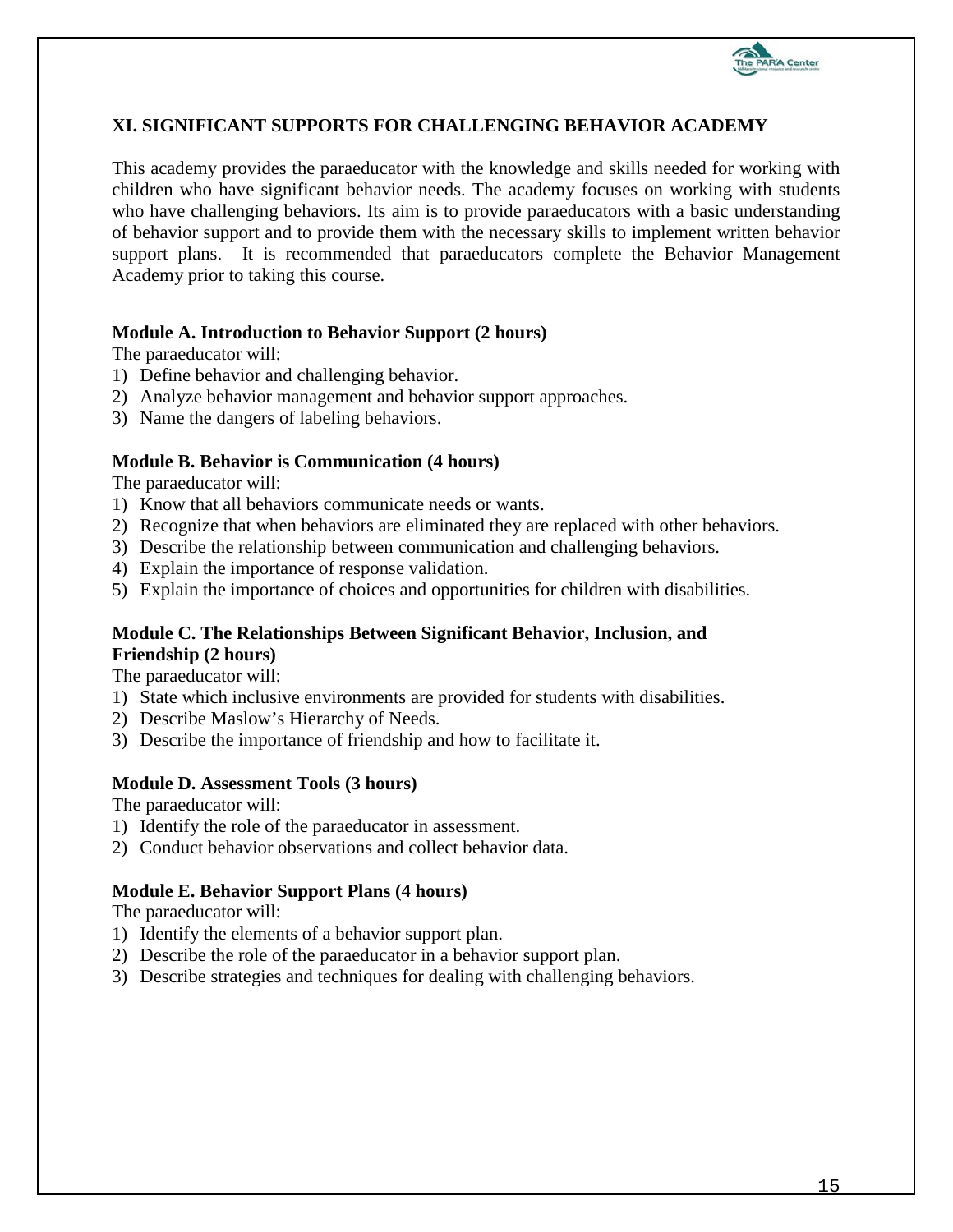

## <span id="page-15-0"></span>**XII. SIGNIFICANT HEALTH SUPPORT NEEDS ACADEMY**

This academy prepares paraeducators and health aides in public schools with the knowledge and skills needed for assisting students who have significant health support needs. The academy also prepares support personnel to regard the significant health support needs of students with respect and dignity, and to provide support while maintaining a sense of normalcy for these students.

*Note: The Significant Health Support Needs Academy fully supports the practice of professional nursing within the school setting. In many states, any health-related procedure must be the exclusive domain of the school nurse who is licensed to practice professional nursing in that state. In those states the school nurse is responsible for assessment, planning, implementation, and evaluation of the student in the school setting and may choose to delegate certain procedures to paraeducators.* 

### **Module A: Receiving Health-Related Services and Procedures in the School Setting (4 hours)**

The paraeducator will:

- 1) Identify laws that guide health-related services in schools.
- 2) Identify services in schools designed to meet the needs of students who have significant health support needs.
- 3) Describe topics regarding funding, new roles, training, and liability.
- 4) Recognize the process of developing a health care plan.
- 5) Identify how to facilitate increased levels of participation.

#### **Module B: The Roles of the School Nurse and Paraeducators in Health-Related Services (5 hours)**

The paraeducator will:

- 1) Identify the role of the school nurse in health-related services.
- 2) Identify the role of the paraeducator in health-related services.

#### **Module C: Functions of the Body's Systems (3 hours)**

- 1) Identify body systems and symptoms that require referral to the school nurse.
- 2) Identify guidelines related to infectious diseases in school-age children.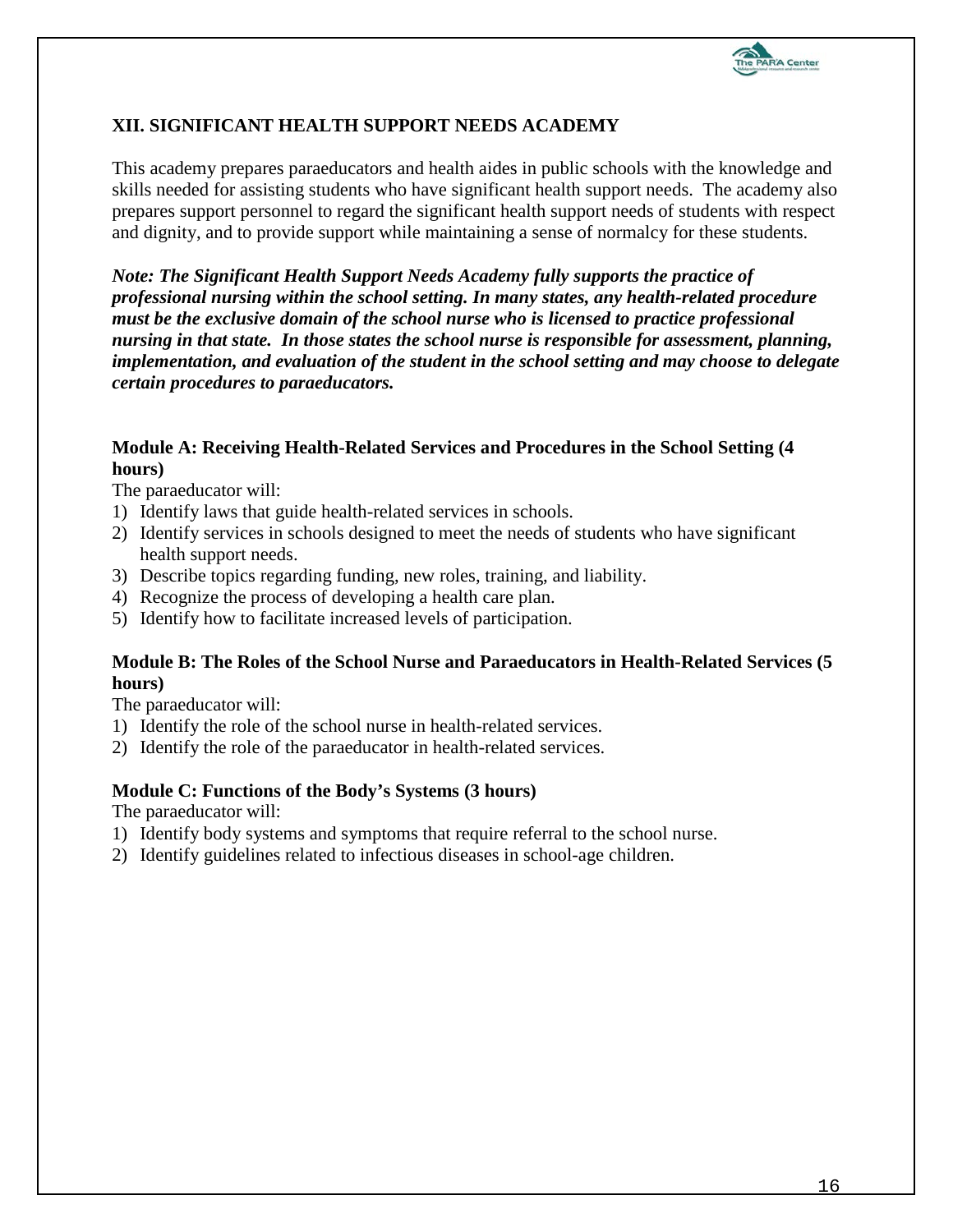

## <span id="page-16-0"></span>**XIII. ORIENTATION TO BILINGUAL EDUCATION ACADEMY**

This academy provides a basic introduction to bilingual education programs. The content consists of introductory material regarding the legal and historical foundations of bilingual education, bilingual and ESL program model overviews, materials to address cultural issues in the classroom, and introductory information regarding human growth and development.

#### **Module A. History, Law, and Language Policy (3 hours)**

The paraeducator will:

- 1) Know major laws and court rulings that have helped shape education services for English language learners.
- 2) Know the steps and processes in providing appropriate educational services for English language learners.
- 3) Know key terminology in working with students who are learning English as a second language.
- 4) Know the legal rights of English language learners.

### **Module B. Program Models (5 hours)**

The paraeducator will:

- 1) Know the types of programs available to meet the needs of English language learners.
- 2) Know ESL and/or bilingual models and philosophies being used in schools.

#### **Module C. Culture in the Classroom (5 hours)**

The paraeducator will:

- 1) Know the relationship between culture and schooling.
- 2) Define culture and understand ways in which culture may be viewed.
- 3) Know how cultural differences affect teaching and learning.
- 4) Know techniques to ease newcomers into the routines of the class.

## **Module D. Overview of Human Growth, Development, and Learning (2 hours)**

- 1) Identify major cognitive, affective, physical, and communicative milestones of typically developing children and youth.
- 2) Know the risk factors that may prohibit or impede typical development.
- 3) Know basic styles of human learning.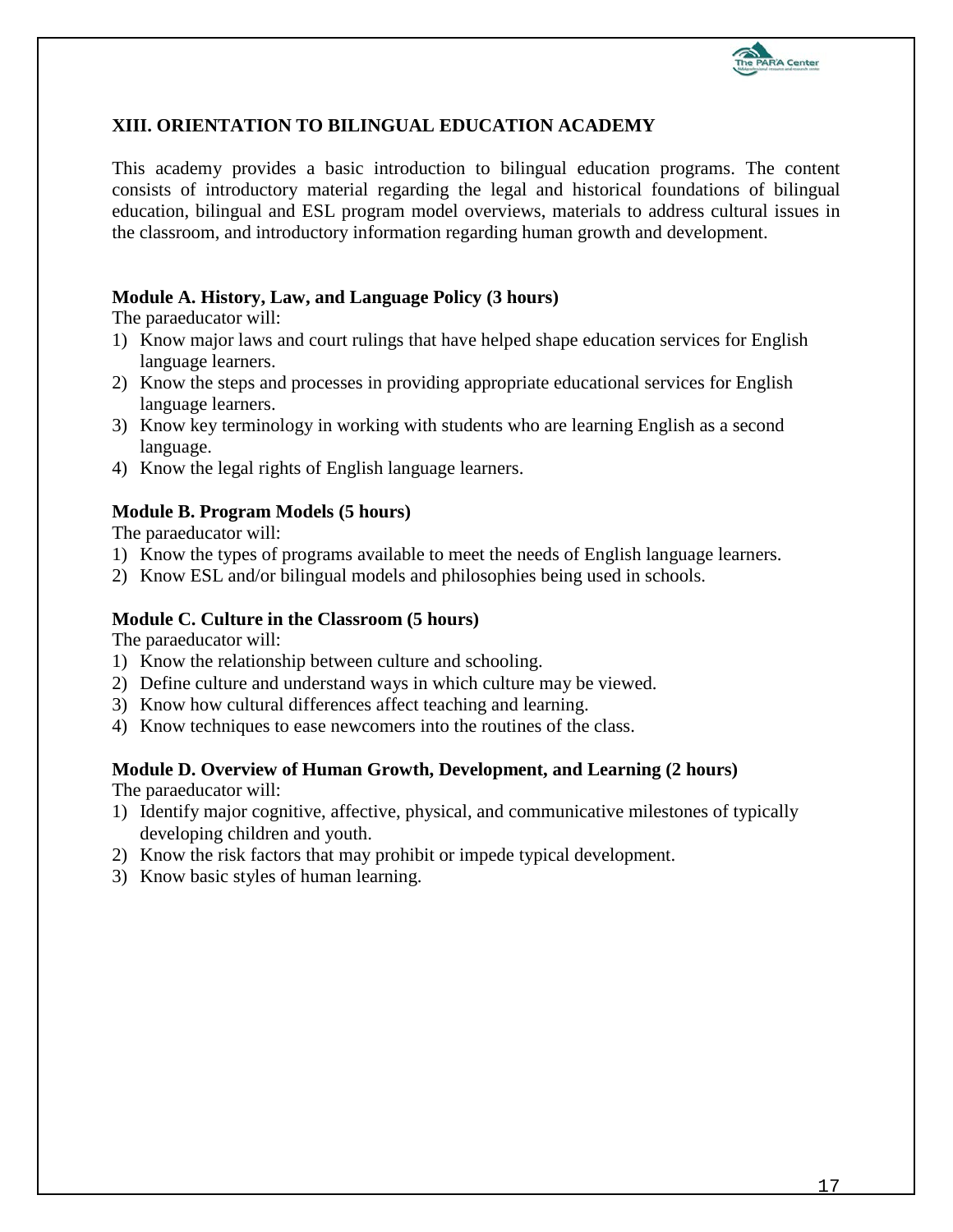

## <span id="page-17-0"></span>**XIV. LANGUAGE DEVELOPMENT AND ACQUISITION**

This academy provides an introduction to first and second language development. The content consists of introductory material regarding first language development, language features, informal assessment, etc.

#### **Module A. Language Development (3 hours)**

The paraeducator will:

- 1) Recognize the process of primary language development.
- 2) Identify the principles, key concepts, and components of language.

#### **Module B. Second Language Acquisition (3 hours)**

The paraeducator will:

- 1) Identify key second language acquisition theories.
- 2) Identify the stages of second language acquisition.
- 3) Describe the factors that influence second language acquisition in schools.
- 4) Recognize practical applications for basic interpersonal communication skills and cognitive academic language proficiency skills theories.

## **Module C. Bilingual and English as a Second Language Instructional Settings (6 hours)**

- 1) Recognize instructional methods used in bilingual education classrooms.
- 2) Recognize and demonstrate a variety of ways to assess learning and progress in language acquisition and development.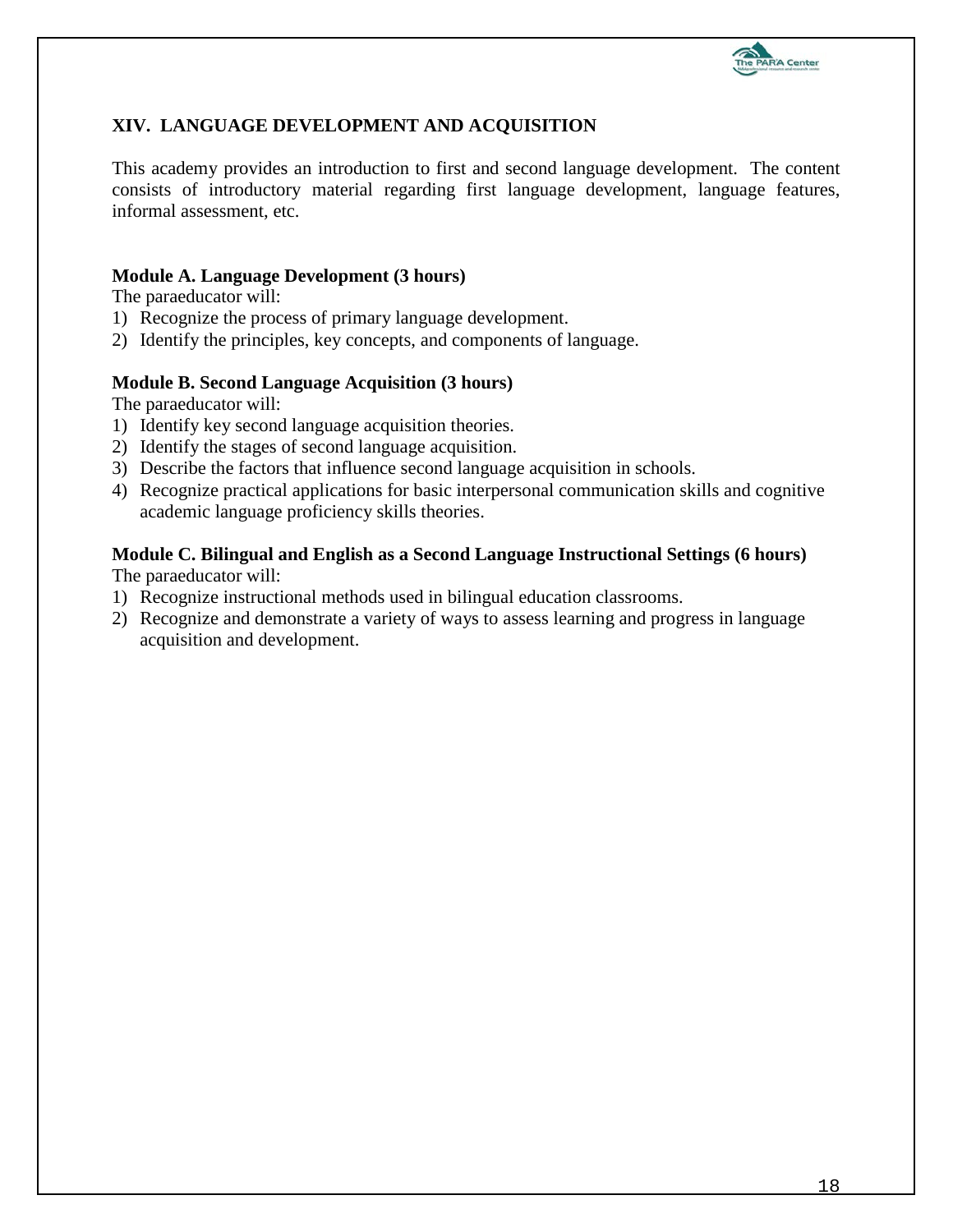

## <span id="page-18-0"></span>**XV. INSTRUCTIONAL DELIVERY METHODS FOR SECOND LANGUAGE LEARNERS**

This academy provides more in-depth information on different instructional methods and how to apply them in working with English language learners. It looks into practical strategies for modifying lessons in order to accommodate the students' linguistic and academic needs (dominance vs. proficiency).

### **Module A. Delivery Methods (7 hours)**

The paraeducator will:

- 1) Recognize the general principles of the Natural Approach.
- 2) Describe the organization, techniques, and strategies used in sheltered English instruction.

#### **Module B. Addressing the Needs of Students Learning English as a Second Language (8 hours)**

- 1) Recognize a variety of lesson plan formats for English language learners.
- 2) Identify areas of improvement in lesson plans for English language learners.
- 3) Recognize a variety of materials that promote classroom diversity.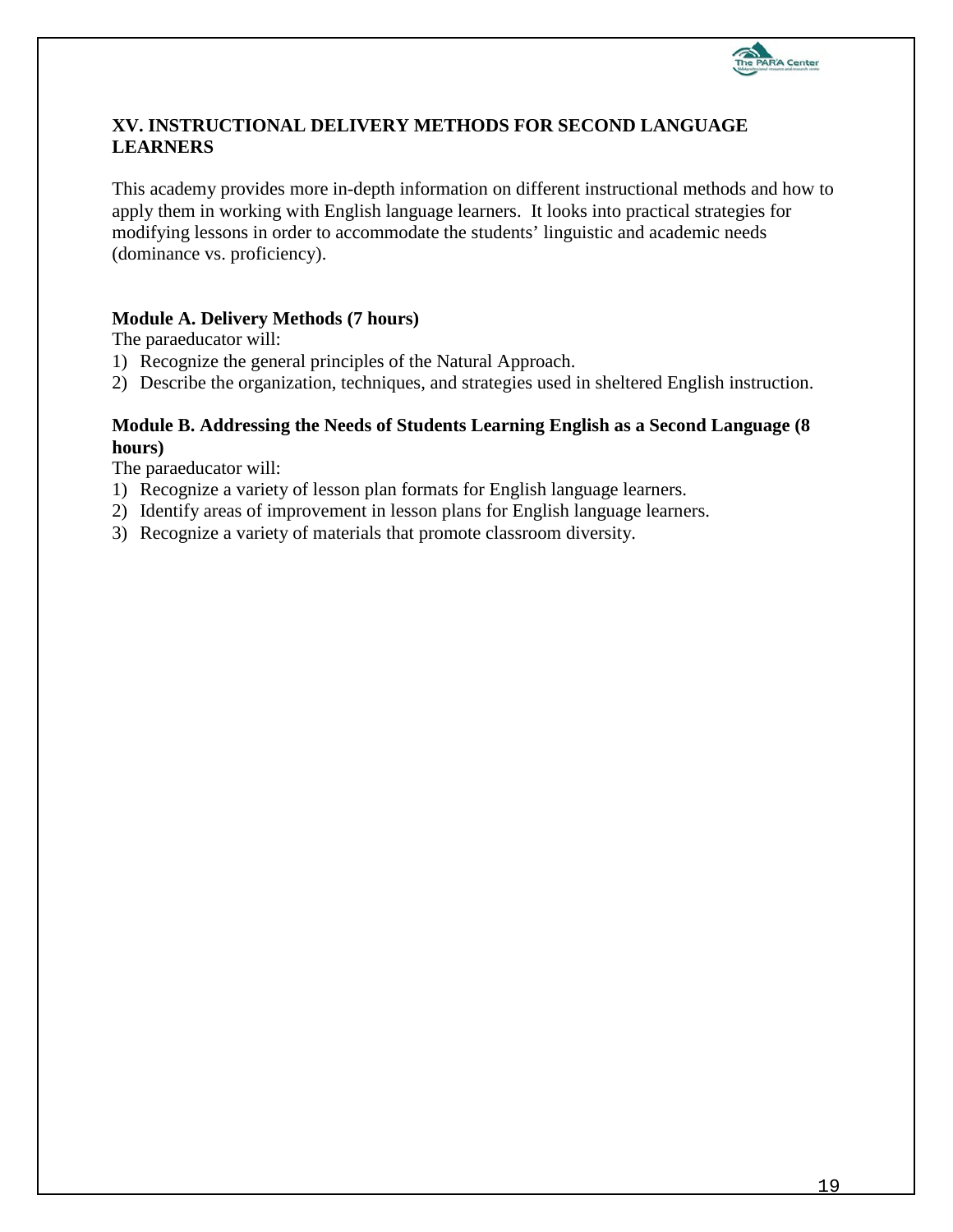

## <span id="page-19-0"></span>**XVI. PHONEMIC AWARENESS AND PHONICS**

The purpose of this academy is to provide the paraeducator with the information and skills needed to assist classroom teachers in meeting the literacy needs of a variety of students. It deals with the specific areas of phonemic awareness and phonics as it relates to the early, emergent and fluent reader. The paraeducator will apply multiple and specific techniques to assist diverse populations such as, students in special education, Title 1 and General Education, English language learners and others.

#### **Module A. Historic Perspectives, Research, and Assessments (3 hours)**

The paraeducator will:

- 1) Describe the most relevant research outcomes leading to current instructional practices.
- 2) Identify the key stages in the history of phonics and phonemic awareness.

#### **Module B. Phonemic Awareness: Laying the Foundation for Good Reading Skills (5 hours)** The paraeducator will:

- 1) Define and describe the term "phonemic awareness".
- 2) Demonstrate use of a developmental scope and sequence of phonological awareness to support instruction.

#### **Module C. Phonics and Alphabet Understanding (7 hours)**

- 1) Describe the direct and systematic teaching of phonics skills.
- 2) Explain what is meant by "alphabetic code".
- 3) Apply learning regarding decoding skills.
- 4) Demonstrate use of a scope and sequence in phonics instruction.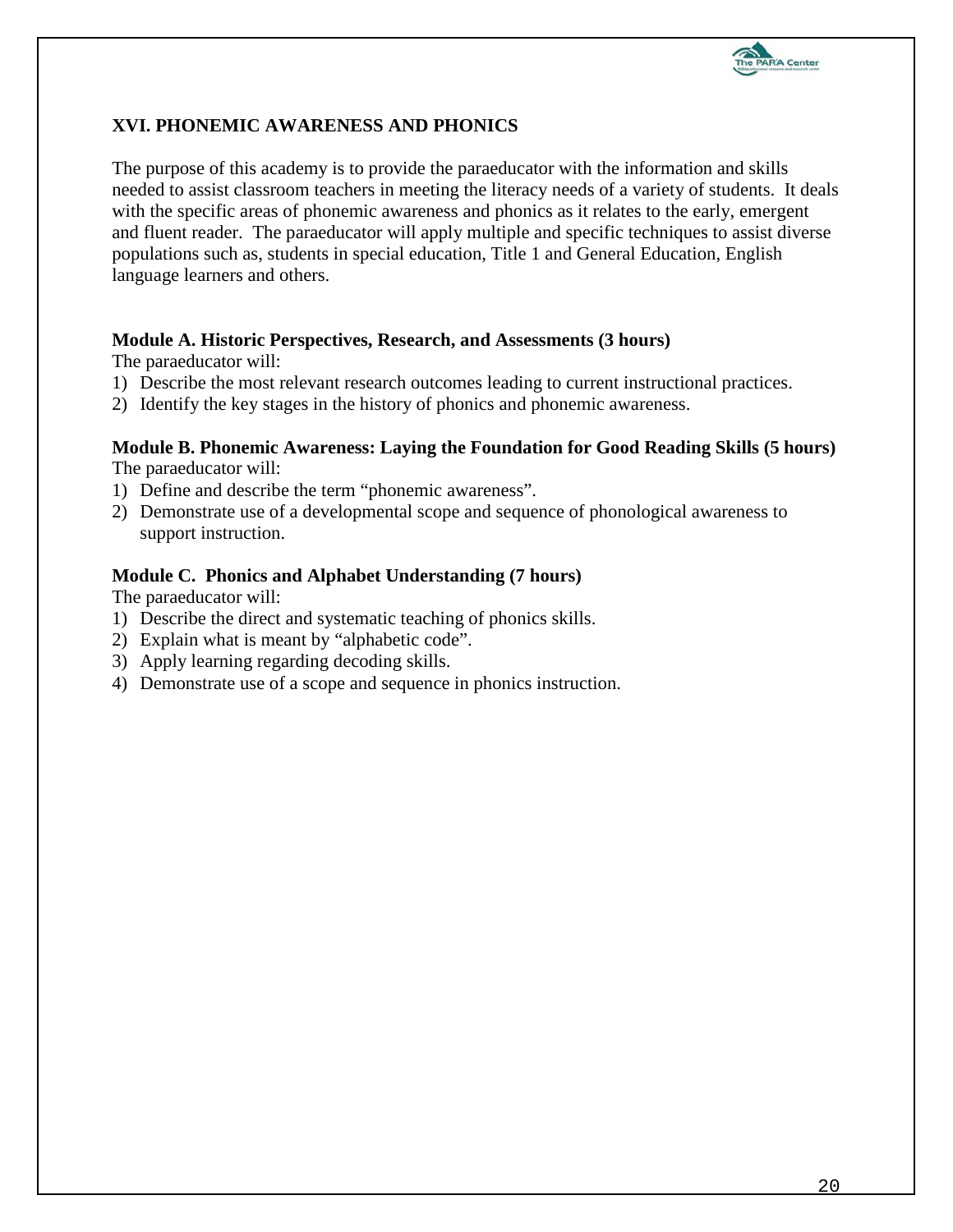

## <span id="page-20-0"></span>**XVII. VOCABULARY AND COMPREHENSION**

The purpose of this academy is to provide the paraeducator with the information and skills needed to assist classroom teachers in meeting the literacy needs of a variety of students. It deals with the specific areas of vocabulary and comprehension. The paraeducator will apply multiple and specific techniques to assist diverse populations such as, students in special education, Title 1 and General Education, English language learners and others.

#### **Module A. The Influence of Early Language Skills on Vocabulary and Comprehension in Reading (4 hours)**

The paraeducator will:

- 1) Define the connection of oral language and literacy development.
- 2) Reflect upon personal acquisition of vocabulary and comprehension.

#### **Module B. Concepts of Vocabulary and Comprehension (5 hours)**

The paraeducator will:

- 1) Define and examine the relationship between comprehension and vocabulary.
- 2) Develop awareness of multiple literacy assessments.

### **Module C. Techniques for Teaching Vocabulary and Comprehension (6 hours)**

- 1) List comprehension and vocabulary development strategies.
- 2) Apply techniques for direct and indirect teaching of vocabulary.
- 3) Apply strategies for reinforcing reading comprehension.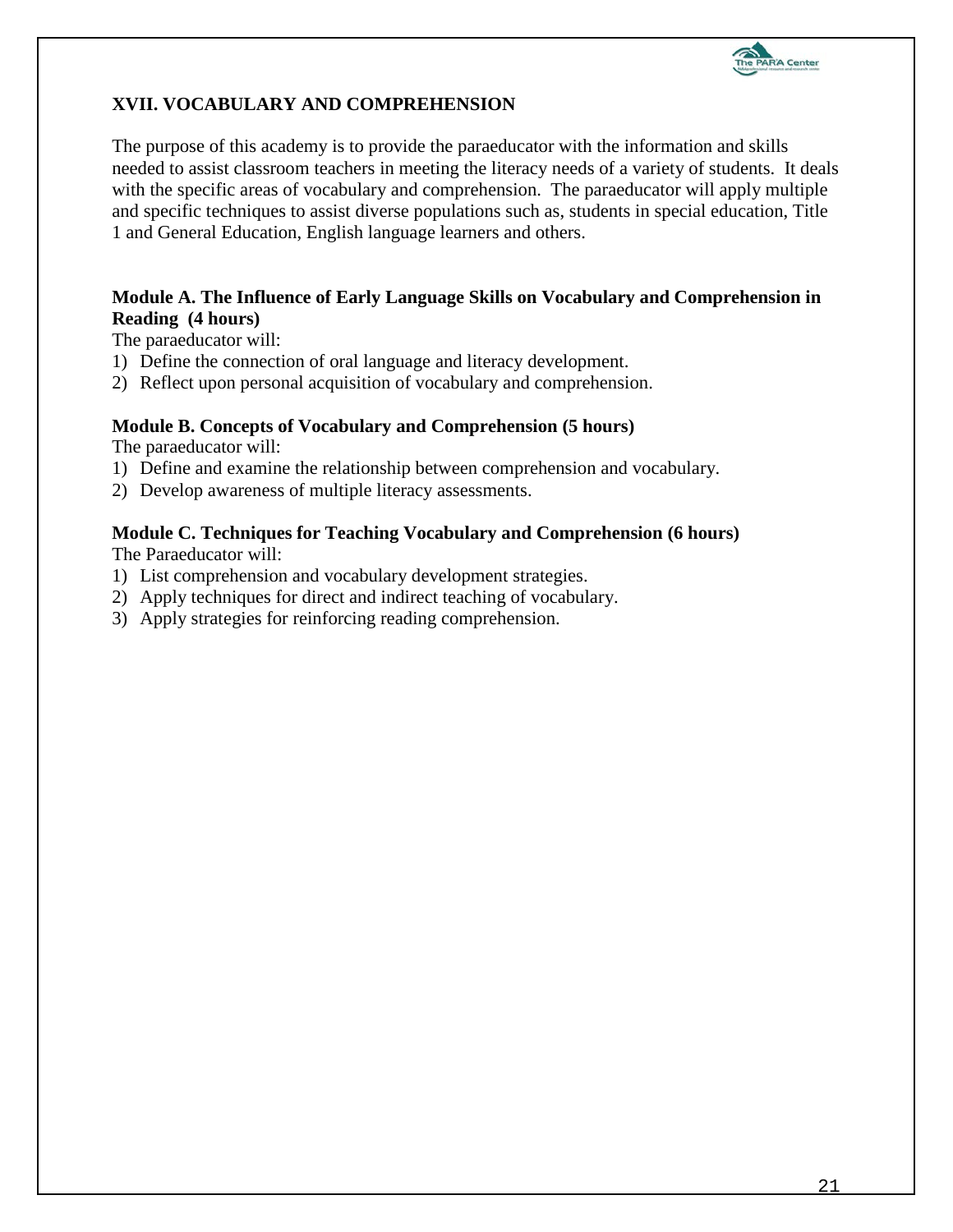

## <span id="page-21-0"></span>**XVIII. READING FLUENCY**

The purpose of this academy is to provide the paraeducator with the information and skills needed to assist classroom teachers in meeting the literacy needs of a variety of students. It deals with the specific area of reading fluency. It prepares paraeducators understand important fluency concepts and terms, and to use a variety of research-based instructional techniques that improve fluency at the word, phrase, sentence, and connected text levels.

## **Module A: Scientifically Based Research on Fluency (2.5 hours)**

The paraeducator will:

- 1) Define fluency and terms related to fluency.
- 2) Describe "scientifically based reading research".
- 3) Contrast the characteristics of fluent and non-fluent readers.

#### **Module B: Effects of Practice (2.5 hours)**

The paraeducator will:

- 1) Describe effect of practice on willingness to read.
- 2) Explain automaticity and accuracy.
- 3) Calculate the relative difficulty of a reading passage.

#### **Module C: Strategies for Word and Phrase Fluency (5 hours)**

The paraeducator will demonstrate:

- 1) The components of Prosody.
- 2) Guiding principles of fluency instruction.
- 3) Speed drills for fluency at the word level.
- 4) Phrase-cued instruction for fluency at the phrase level.

#### **Module D: Strategies for Connected Text Fluency (5hours)**

The paraeducator will demonstrate:

- 1) Problems with round robin reading technique.
- 2) Paired reading.
- 3) Buddy reading.
- 4) Choral reading.
- 5) Reader's theater.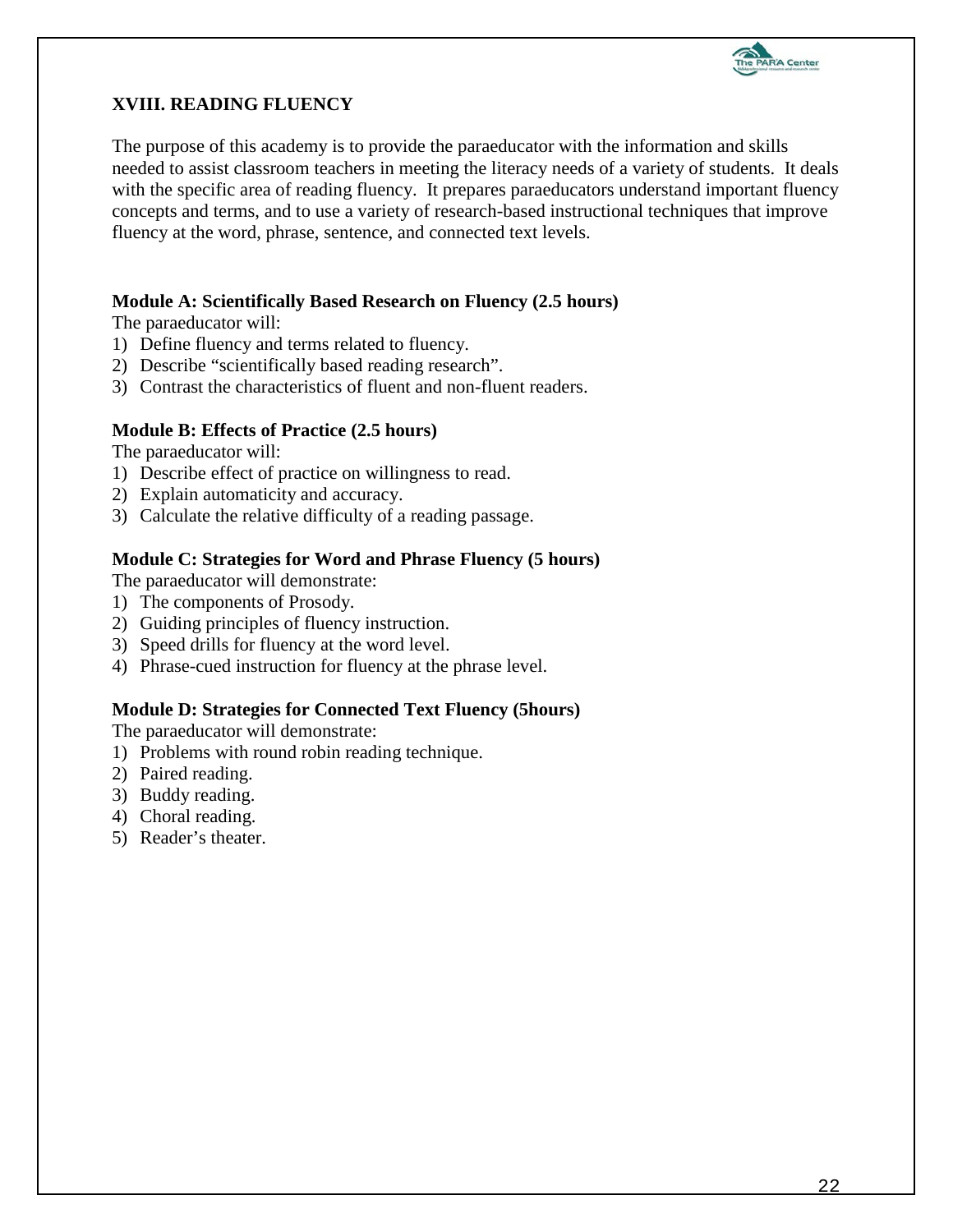

## <span id="page-22-0"></span>**XIX. GRADES K-4 WITH MATHEMATICS**

This academy is designed to provide paraeducators with the skills and knowledge needed to assist students, Kindergarten through Grade 4, with mathematics skills taught in the classroom. The course content is designed and adapted from standards recommended by the National Council of Teachers of Mathematics. It includes the specific skill building areas of number sense, computational techniques, algebraic thinking, geometry, measurement, data and probability as they apply to younger school learners in elementary schools.

### **Module A: Mathematical Literacy (1.5 hours)**

The paraeducator will:

1) Identify common misconceptions about mathematics.

2) Identify the role of communication in mathematical literacy development.

3) Identify the goal of problem-solving and its development in the classroom.

4) Compare and contrast mathematical literacy and language/reading/writing (literacy) development.

## **Module B: Patterns (2.5 hours)**

The paraeducator will:

1) Use concrete materials to aid pattern recognition and generalization.

2) Describe patterns and other relationships to interpret data using tables and graphs.

3) Employ strategies of problem-solving to make predictions and determine the likelihood of an event.

4) Relate basic patterns to algebraic concept development.

## **Module C: Number Representation and Manipulation (6 hours)**

The paraeducator will:

1) Use multiple models to develop understandings of place value and the base-ten number system.

2) Use patterns to explore algorithms for basic mathematical operations.

3) Understand the meaning, effects, and relationships of the basic mathematical operations.

4) Define and communicate scenarios for the appropriate use of basic operations (applications, money, time, etc.)

## **Module D: Equivalency and Number Comparison (2 hours)**

The paraeducator will:

1) Use as a variety of concrete materials to develop meanings for commonly used fractions and decimals for sets and wholes.

2) Demonstrate equivalent forms of the same number through the use of models, drawings and other strategies.

3) Compare numbers as equal, greater than and less than, using a variety of strategies.

#### **Module E: Spatial Development and Measurement (3 hours)**

The paraeducator will:

1) Recognize and explore 2-D geometric shapes by their attributes (specific quadrilaterals, triangle, and circle; symmetry, diagonals, etc.).

2) Recognize and explore 3-D geometric shapes by their attributes (cube, cylinder, cone, and pyramid).

3) Solve problems using geometric relationships and spatial reasoning (e.g. coordinate geometry, congruence, similarity).

4) Identify angle types.

5) Use both standard and non-standard measurements for perimeter and area.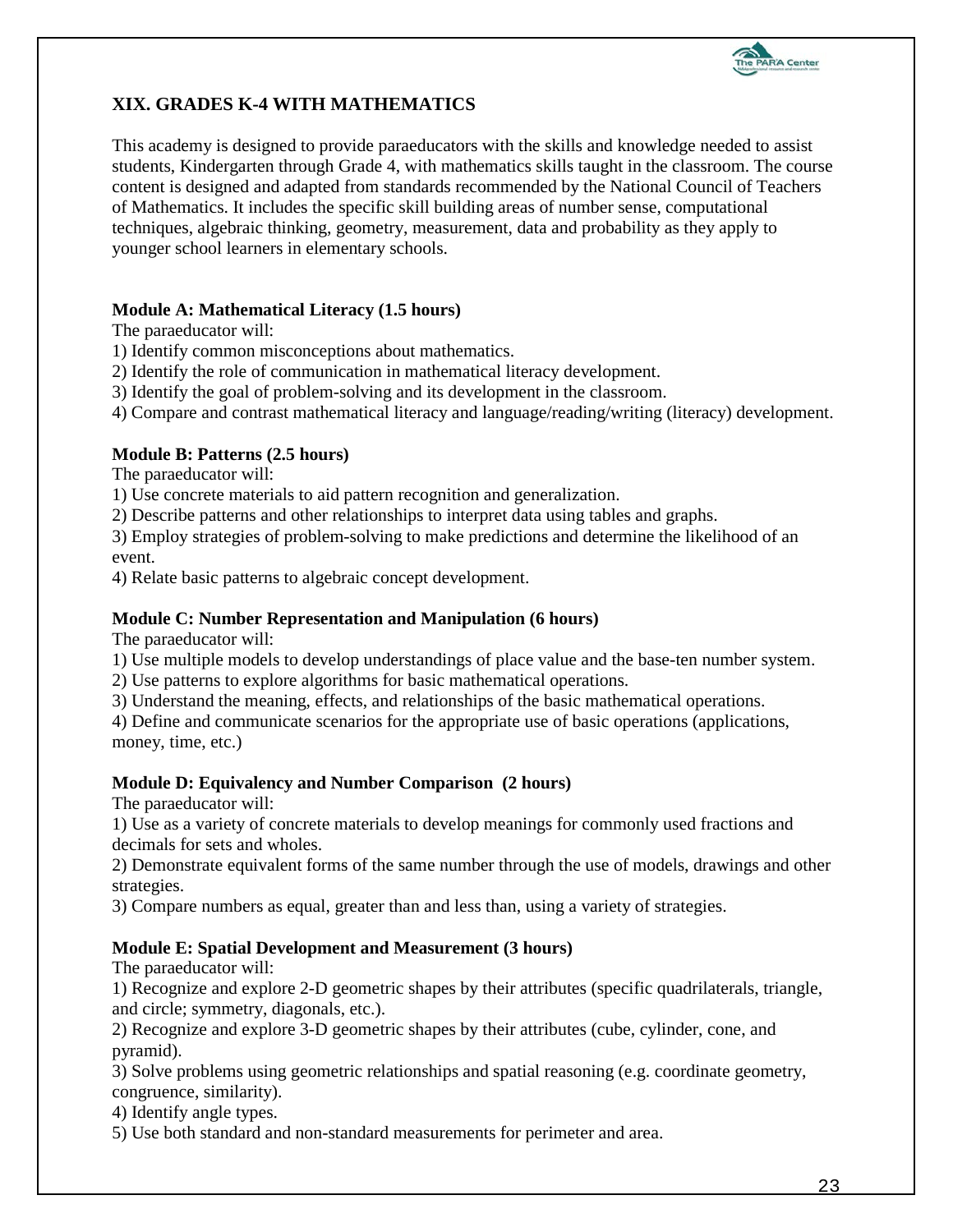

## <span id="page-23-0"></span>**XX. NUMBER THEORY & RATIONAL NUMBERS**

This academy is designed to provide paraeducators with the skills and knowledge needed to assist students who are working on mathematical skills typically taught in grades 5 through 8. The content is consistent with the standards recommended by the National Council of Teachers of Mathematics. It includes the specific skill building areas of number sense; computational techniques for fractions, decimals, and percents; and their related applications as they apply to intermediate and middle school learners.

## **Module A: Mathematical Literacy (1.5 hours)**

The paraeducator will:

1) Identify common misconceptions about mathematics.

2) Identify the role of communication in mathematical literacy development.

3) Identify the goal of problem-solving and its development in the classroom.

4) Compare and contrast mathematical literacy and language/reading/writing (literacy) development.

### **Module B: Number Theory and Number Representations (3 hours)**

The paraeducator will:

- 1) Apply number theory concepts to represent numbers in a variety of ways.
- 2) Develop working concepts of factors and multiples.
- 3) Use place-value concepts to represent numbers.
- 4) Develop meanings for common rational and irrational numbers.

#### **Module C: Number Sense and Fractional Concepts (5 hours)**

The paraeducator will:

- 1) Use number sense to justify the reasonableness of solutions for a variety of computation and problem solving situations.
- 2) Use concrete materials to develop fractional concepts for addition and subtraction.
- 3) Use concrete materials to develop fractional concepts of multiplication and division.

## **Module D: Decimal and Percent Concepts (3 hours)**

The paraeducator will:

- 1) Use concrete materials to develop decimal concepts.
- 2) Use concrete materials to develop percent concepts.
- 3) Connect decimal and percent concepts.

## **Module E: Making Connections (2.5 hours)**

- 1) Develop conversion algorithms among fractions, decimals, and percents.
- 2) Compare rational and irrational numbers through equivalent forms using a variety of strategies.
- 3) Apply computational procedures for fractions, decimals and percents to real-world problems.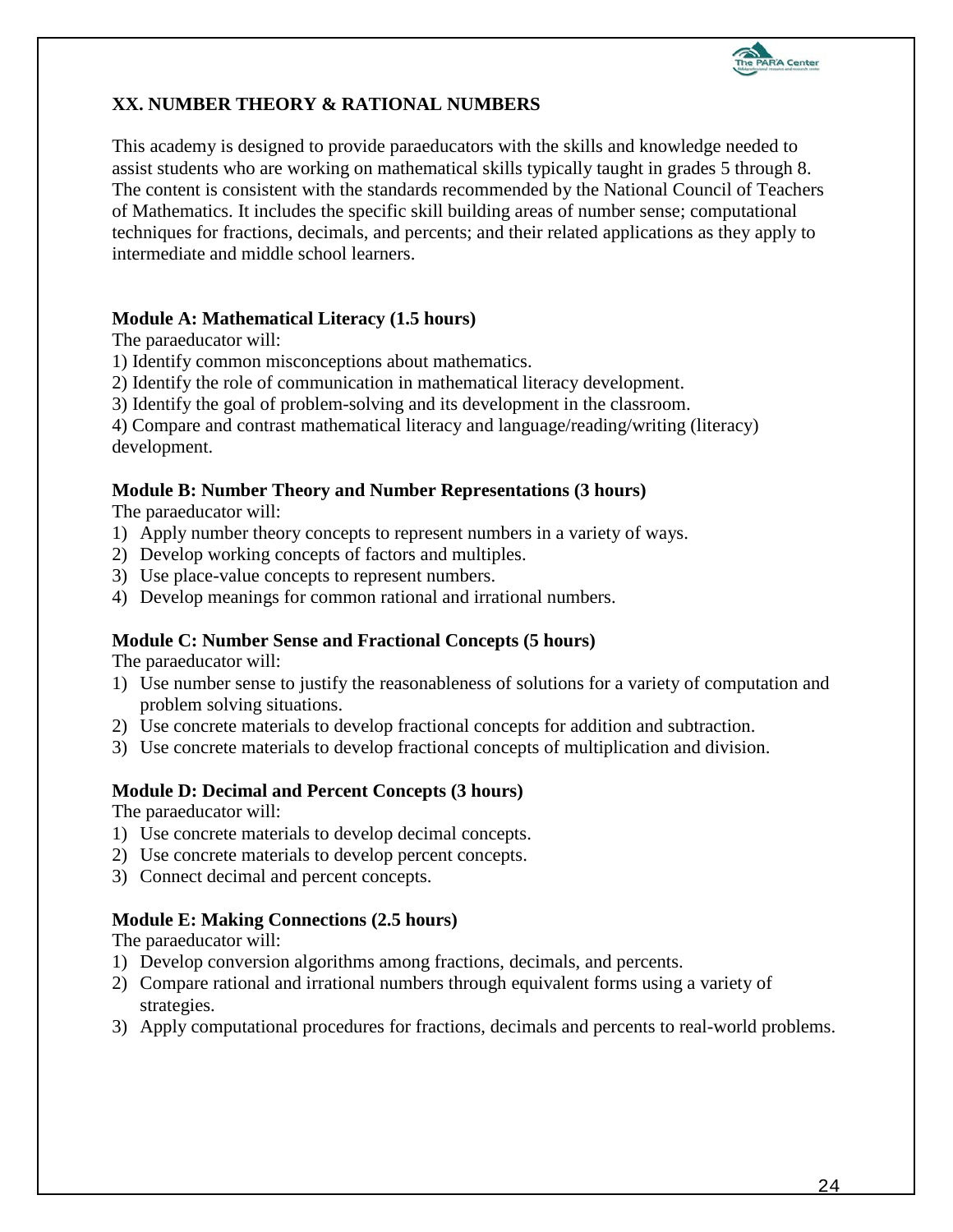

## <span id="page-24-0"></span>**XXI. ALGEBRAIC CONCEPTS & SPATIAL REASONING**

This academy is designed to provide paraeducators with the skills and knowledge needed to assist students, grades 5-8, with mathematics skills taught in the classroom. The course content is designed and adapted from standards recommended by the National Council of Teachers of Mathematics. It includes the specific skill building areas of real number properties; graphical representations; algebraic concepts and problem solving; data and probability; and spatial reasoning skills as they apply to intermediate and middle school learners.

## **Module A. Mathematical Literacy (1.5 hours)**

The Paraeducators will:

- 1. Identify common misconceptions about mathematics.
- 2. Identify the role of communication in mathematical literacy development.
- 3. Identify the goal of problem-solving and its development in the classroom.

4. Compare and contrast mathematical literacy and language / reading / writing (literacy) development.

#### **Module B. Patterns and Predictions (3.5 hours)**

The Paraeducator will:

1. Employ strategies of problem–solving to make predictions and determine the likelihood of an event.

2. Develop integer operation rules from concrete experiences.

3. Explore the coordinate graph system.

#### **Module C. Algebraic Fundamentals (5.0 hours)**

The Paraeducator will:

- 1. Use concrete materials to aid pattern recognition and generalization.
- 2. Relate basic patterns to algebraic concept development.
- 3. Describe patterns and other relationships using words and expressions.
- 4. Develop plans for solving basic algebraic equations.

#### **Module D. Graphic Representations (2.0 hours)**

The Paraeducator will:

- 1. Explore linear and non-linear functions as they represent data patterns.
- 2. Interpret linear graphs as rates of change (i.e. slope).
- 3. Sketch graphs that represent real-life situations.

#### **Module E. Spatial Reasoning (3:0 hours)**

- 1. Describe and classify relationships between 2-D and 3-D geometric shapes by their attributes.
- 2. Use concrete methods to determine perimeter and area.
- 3. Develop perimeter and area formulas for basic geometric shapes.
- 4. Describe how scale factor and changes in dimensions affect perimeter and area.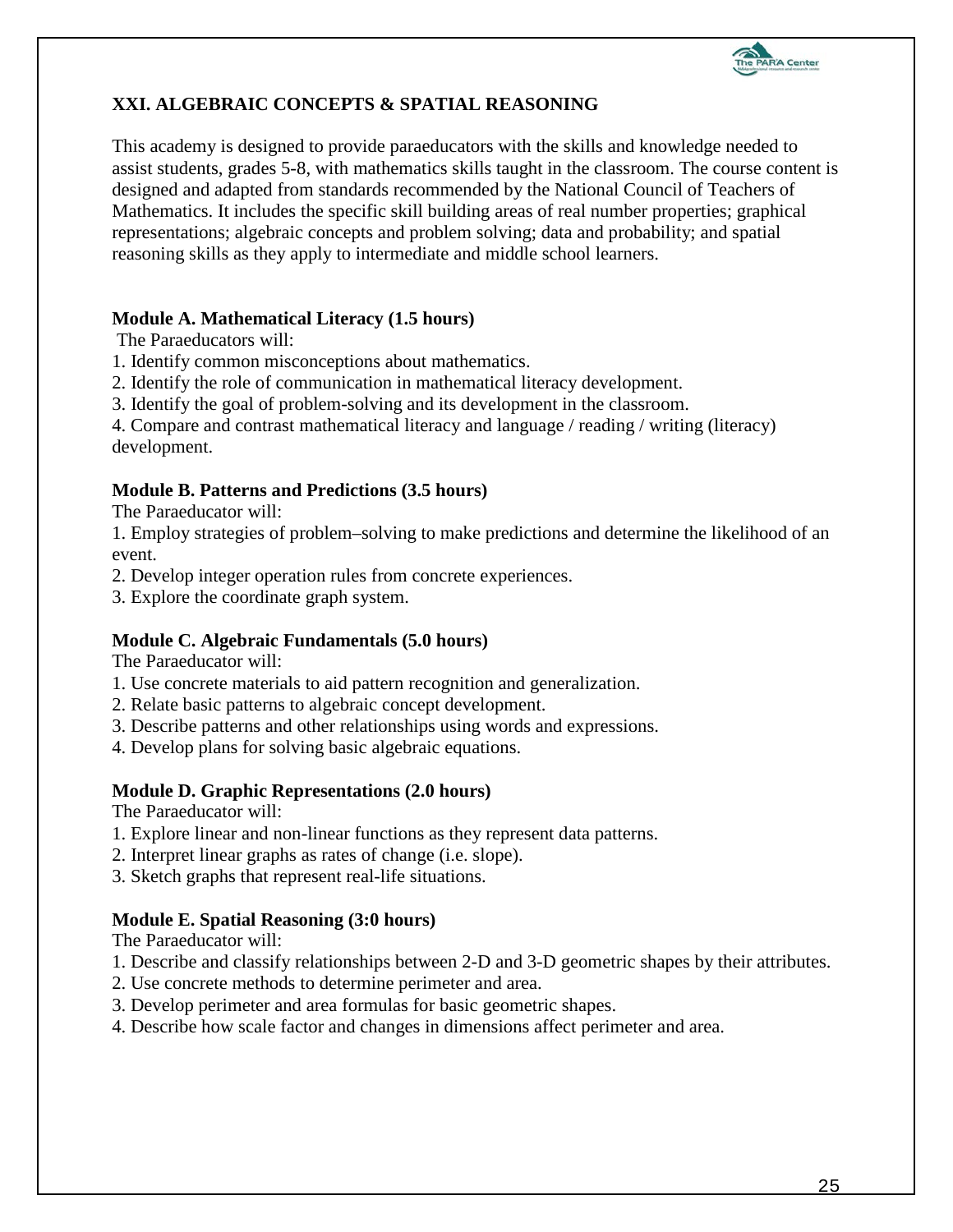

## <span id="page-25-0"></span>**XXII. AUTISM SPECTRUM DISORDERS ACADEMY**

The purpose of this academy is to provide the paraeducator with information and skills to assist teachers in the instruction of students with autism. It gives factual information to dispel the many myths that abound in this field, and emphasizes the relationship between communication and behavior. It prepares paraeducators to make and use visual supports, to structure tasks and the environment, and to provide appropriate supports for social skills instruction.

### **Module A: Overview and History of Autism (3:0 hours)**

The paraeducator will:

- 1. Distinguish myths from factual information about autism
- 2. Know the history of how autism has been identified and defined over the years
- 3. Recognize the common characteristics of autism spectrum disorders
- 4. Distinguish between research-based and unproven interventions

#### **Module B: Communication (3:0 hours)**

The paraeducator will:

- 1. Differentiate between communication and speech
- 2. Demonstrate low-tech and high-tech systems to build communication skills
- 3. Explain the relationship between communication and behavior
- 4. Demonstrate the use of a communication device that provides a replacement for dangerous or unacceptable behavior

#### **Module C: Visual Supports (3:0 hours)**

- 1. Explain why visual supports are used with students with ASD.
- 2. Identify the functions visual supports may serve
- 3. Illustrate a variety of visual supports for each function
- 4. Describe how visual supports are used with students.
- 5. Explain the paraeducator role in making visual supports for students

#### **Module D: Structured Teaching (3:0 hours)**

The paraeducator will:

- 1. Identify key features of structured teaching.
- 2. Demonstrate how to use physical structure to address student needs.
- 3. Explain how work systems provide structure
- 4. Demonstrate discrete trial instruction using all levels of prompting.

#### **Module E: Social Skills (3:0 hours)**

- 1. Identify the types of social skills that need to be taught
- 2. Identify opportunities to teach social skills in naturalistic settings
- 3. Demonstrate use of social stories, rule cards, power cards
- 4. Demonstrate how to document student use of social skills